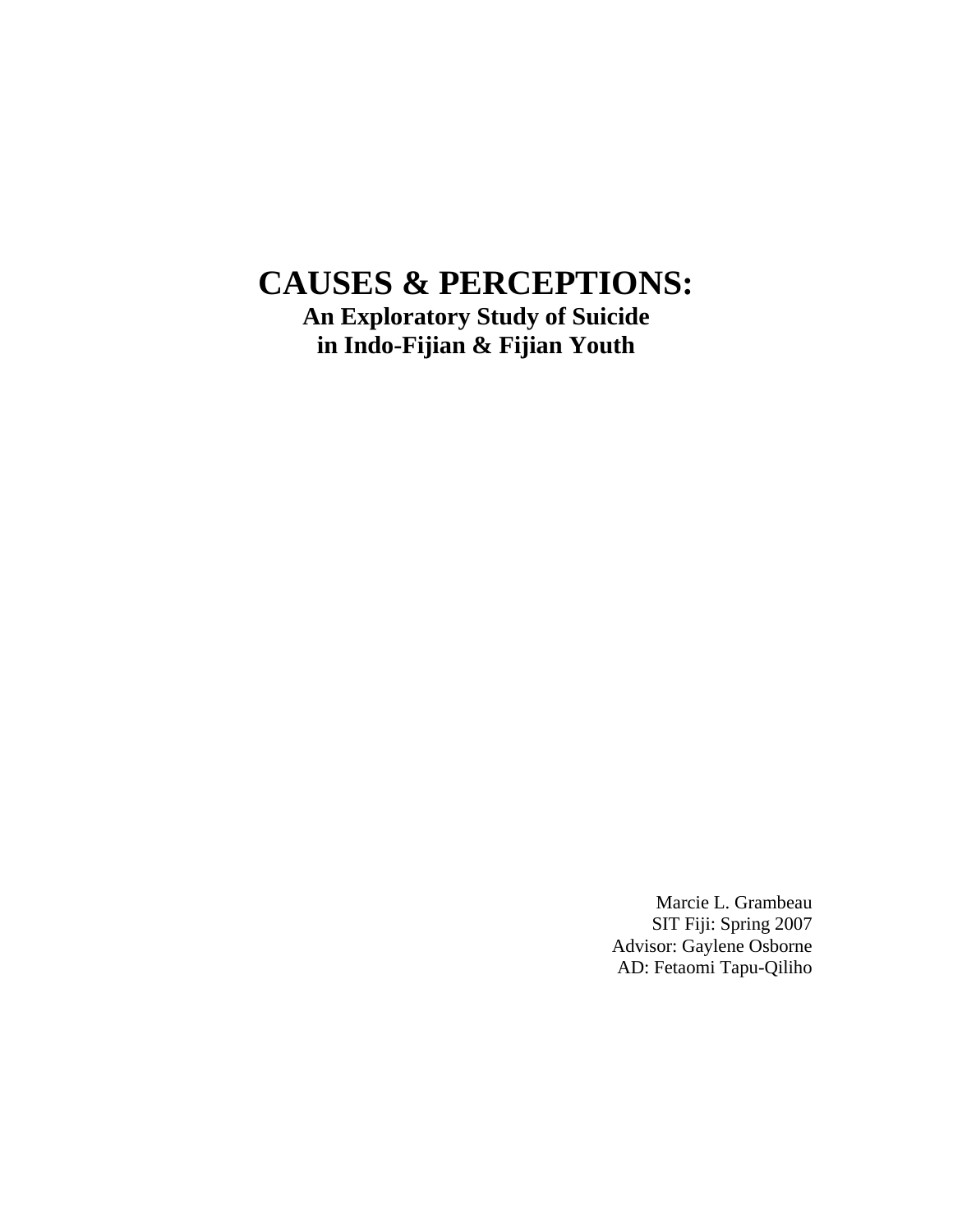# **Table of Contents:**

| Abstract                                        | 3  |
|-------------------------------------------------|----|
| <b>Contact Resources</b>                        | 4  |
| Dedication                                      | 5  |
| Acknowledgements                                | 6  |
| Introduction                                    | 7  |
| Methodology                                     | 9  |
| <b>Part I:</b> Suicide in Paradise              | 15 |
| Early History: Indo-Fijian Suicide              | 16 |
| Early History: Indigenous Fijian Suicide        | 16 |
| <b>Statistics 1962-2000</b>                     | 18 |
| The Problem with Statistics                     | 19 |
| <b>Part II:</b> Perceptions                     | 24 |
| Suicide: A Youth Phenomenon                     | 26 |
| <b>Generation in Transition</b>                 | 27 |
| <b>Pressure and Incorrect Coping Mechanisms</b> | 32 |
| <b>Religion and Suicide</b>                     | 34 |
| Defining Cause and Precipitating Events         | 35 |
| Suicide in the Media                            | 37 |
| Conclusion                                      | 40 |
| <b>Bibliography</b>                             | 41 |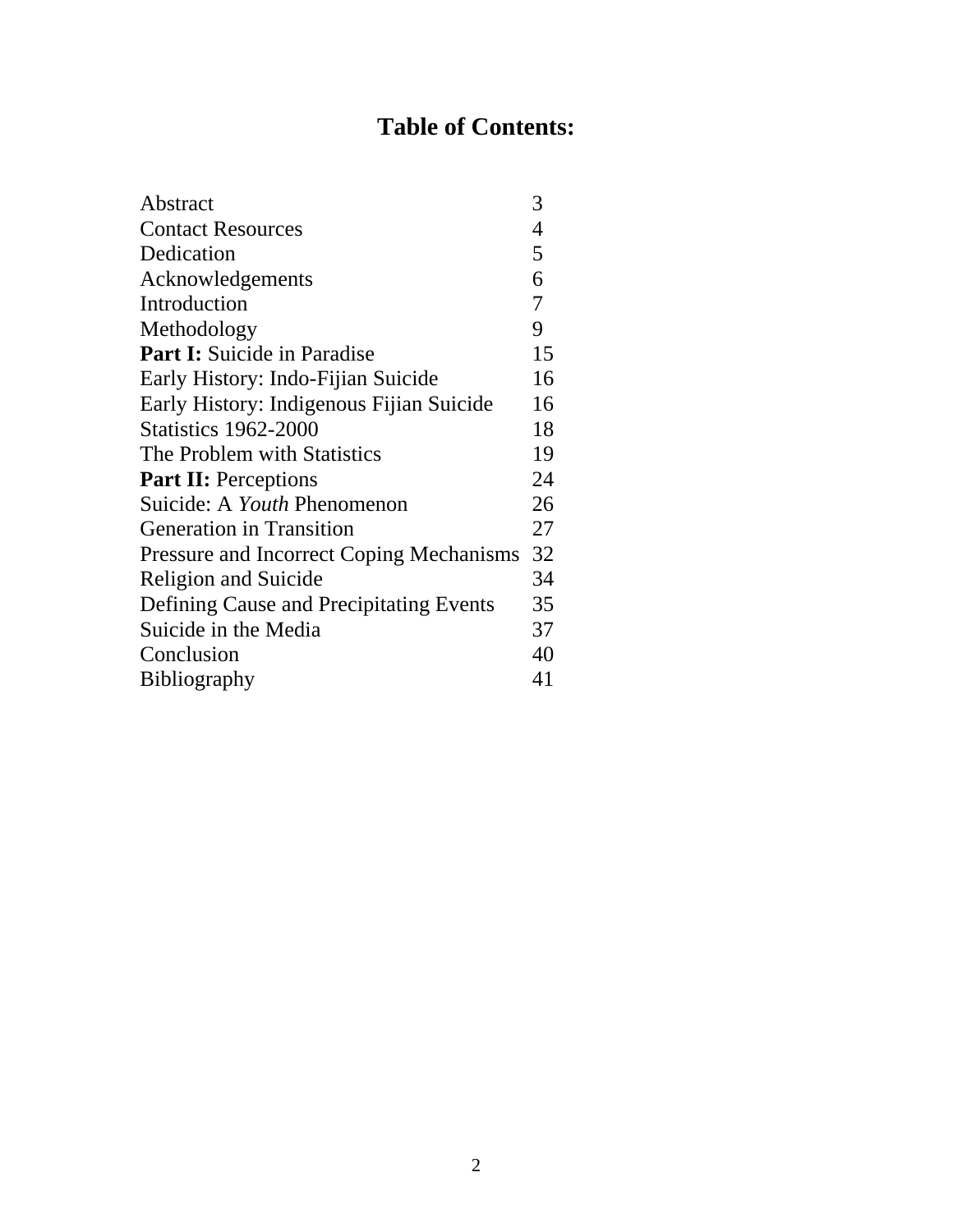### **Abstract:**

 In a culture that is extremely religious, traditional and conservative, one may not first assume that suicide is one of Fiji's leading causes of death amongst its youth population. However, the number of suicides today is one of the highest in the world and is rising at alarming rates. This study was designed to understand the underlying pressures that directly affect Indo-Fijian and indigenous Fijian youths, both the majority race in Fiji. The study focuses mainly on interviews conducted in the urban area of Suva but includes references to the rural areas, where a large number of suicides occur.

 The study found that youth suicide in Fiji is linked with the high pressures that both genders of Indo-Fijian and Fijians feel to perform and uphold tradition in society, coupled with Fiji's mental healthcare which is hard-pressed for support and funding. Despite the negative cultural stigma attached to suicide in religion and other aspects of life, the pressures to succeed, academically and financially, to maintain family tradition and honor, misunderstanding of youth culture and lack of proper mental health care are intense and lead today's youth of Fiji to believe that there is no other way out but suicide.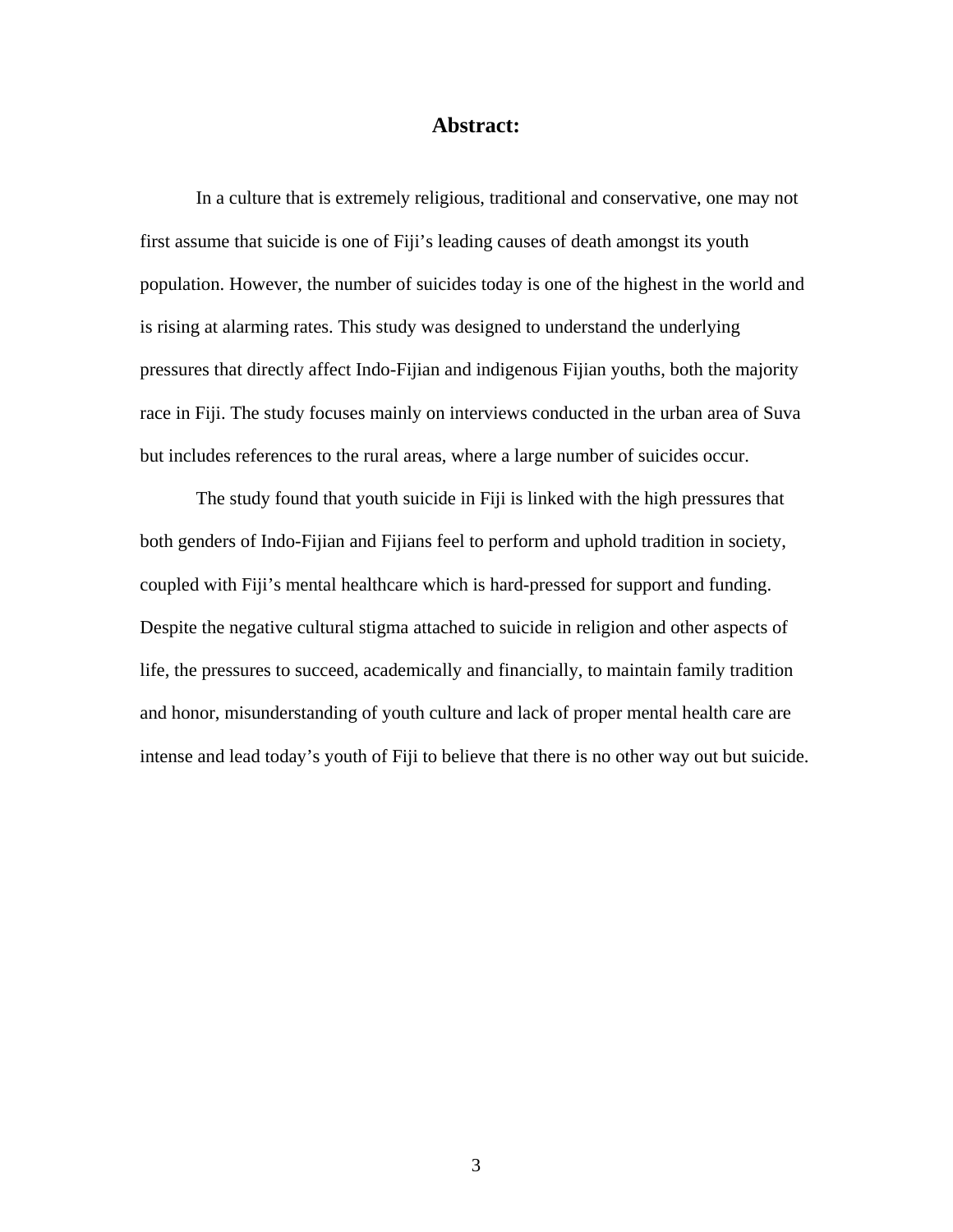# **Contact Resources**

Gaylene Osborne, Lecturer University of the South Pacific Department of Psychology (679) 991-3196 osborne\_g@usp.ac.fj

Meli Vakacabeqoli, Head Coordinator National Council on the Prevention of Suicide Ministry of Health (679) 322-1491 meli.vakabeqoli@govnet.gov.fj

Dr. Odille Chang, Acting Medical Superintendent Saint Giles Mental Hospital, Suva, Fiji. (679) 338-1399 odillechang@connect.com.fj

Taomi Tapu-Qiliho, Academic Director University of the South Pacific PIAS-DG Department (679) 323-2012 (679) 938-0338 fetaomi.tapu-qiliho@sit.edu

Sera Vulaveu, President Kids Link Alumni Fiji Save the Children Fund, Suva (679) 337-2431 [seravulaveu@yahoo.com](mailto:seravulaveu@yahoo.com)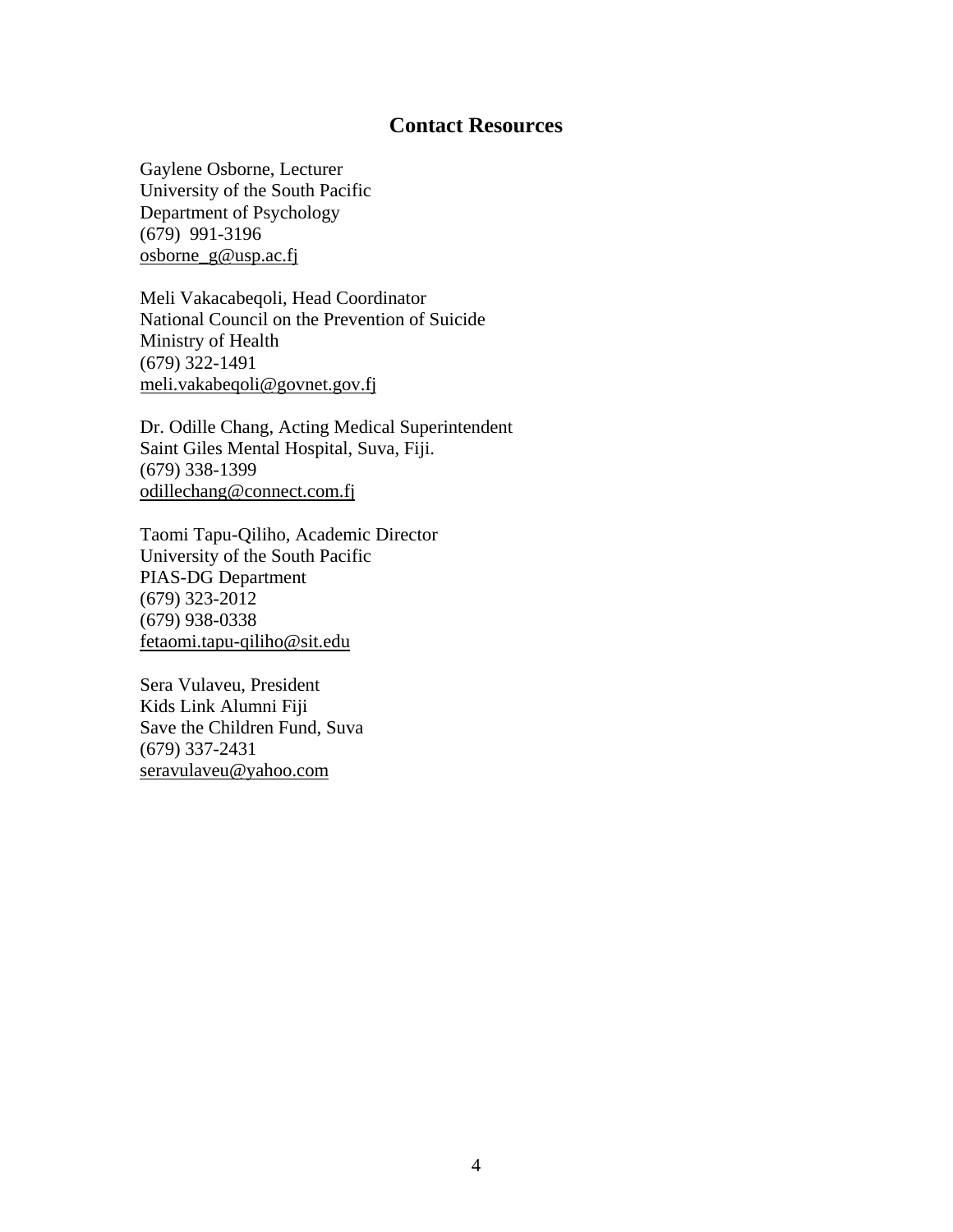*This paper is dedicated to youth who are silently suffering. To families who have lost loved ones, and to those currently working to relieve the crisis. Mostly, this is dedicated to those who have felt the pressure, struggled in the face of adversity and triumphed.*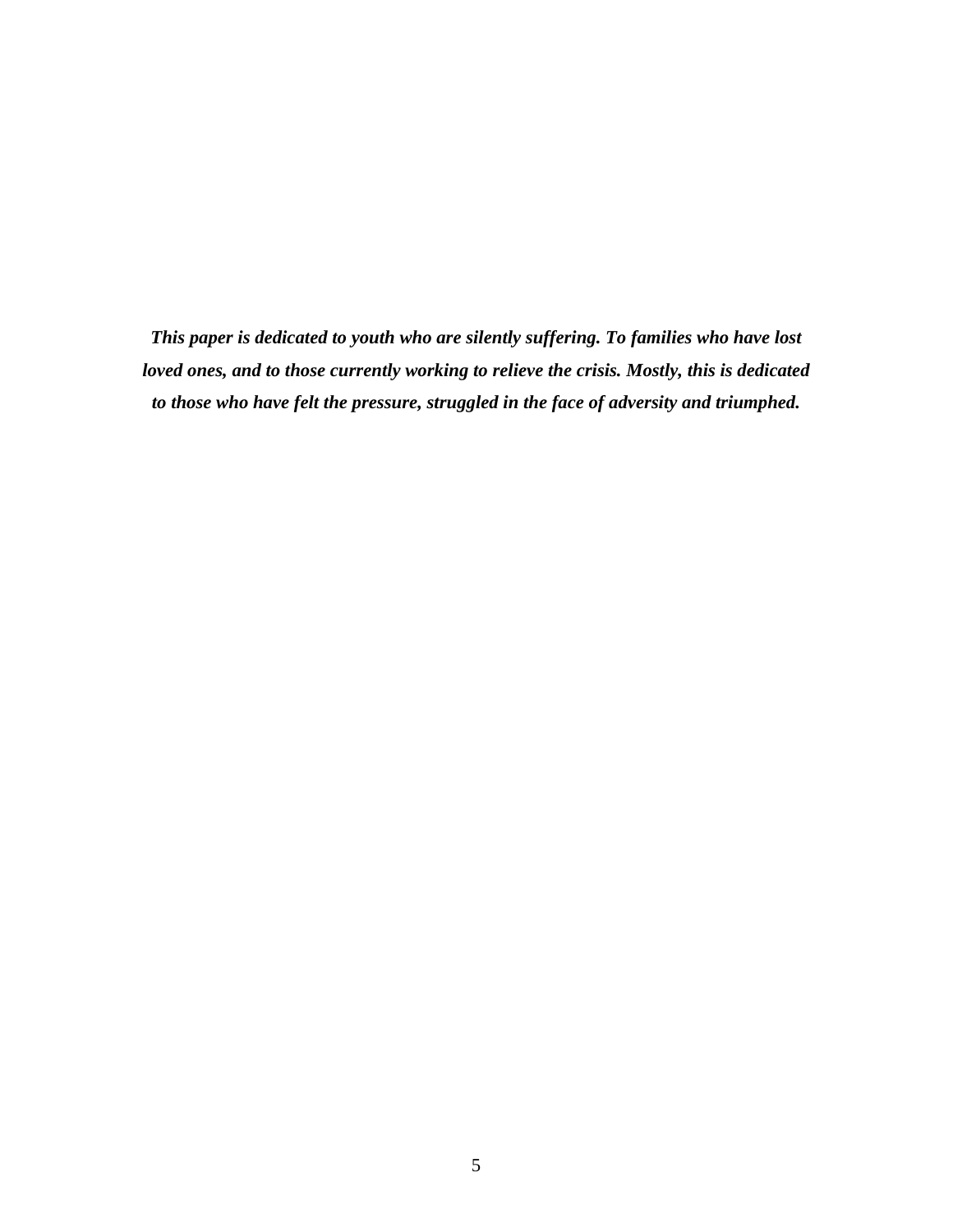# **Acknowledgements:**

Thank you to the ten students, Mrs. Qiliho and Safaira who showed never-ending respect and love these past 15 weeks. Thank you for the laughs and the golden support in times of hardship, you are truly an inspiration. To the girls from 6 Telau Street: it was through you that I re-discovered the meaning of true friendship. To the Zincks for being my backbone in Fiji, to my real parents and sister for making the trek, to Raj for saving the day more than once, to Gaylene Osborne for being a listening ear and outstanding advisor and to the many youths and experts I interviewed who showed nothing but enthusiasm. You have allowed me to shine.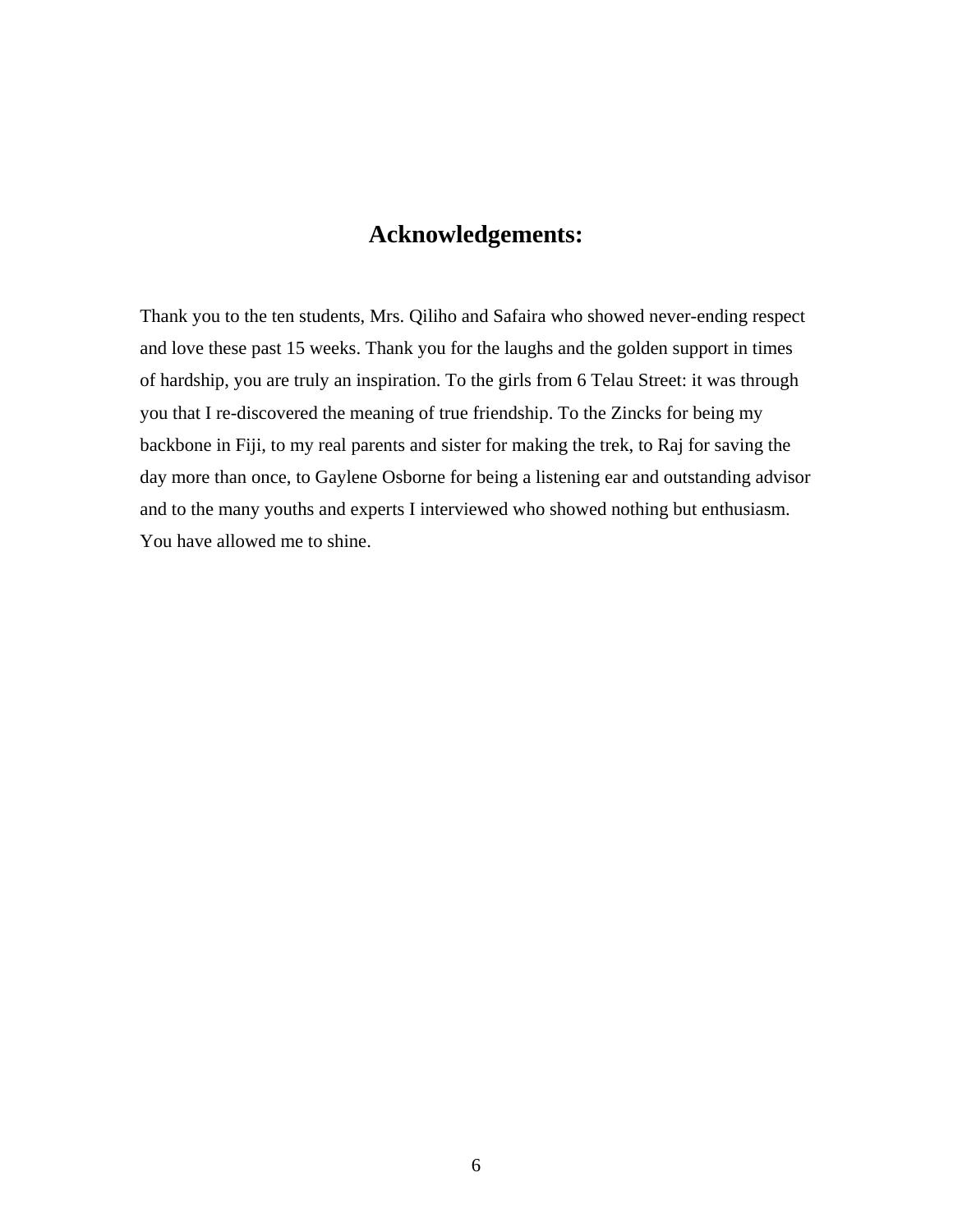#### **Introduction**

**Background Information:** The Republic of Fiji is made up of more than 300 individual islands with a vast array of religions and cultures. With a population of 900,000 at the last census, Fiji is a small country, but is arguably one of the largest and most developed in the region. Fiji society today is made up of myriad different nations and religions, which creates its well known status as the multi-cultural "hub" of the South Pacific. The population is comprised of about 50% Indigenous Fijians, 47% Indo-Fijians and 3% Chinese and Europeans, also known as "Others". Historically, the Indigenous Fijians are the native landowners, the original settlers of the islands while the Indo- Fijians are descendents from the indentured laborers, who were sent by British demand from India in the 1870's to maintain and farm the sugarcane crop. This paper is concerned with suicide rates amongst the ethnic majority of Fijians and Indo-Fijians and seeks to find patterns based on cross-analysis of the two races in the age group 15-29.

**Rationale of Research:** Suicide in the South Pacific is not a new phenomenon. It has been noted in high numbers in areas like Papua New Guinea, New Caledonia and has been measured at astounding rates in Western Samoa. A study of current youth perceptions and potential causes of suicide is significant because it is proven that the group with the highest suicides is the age group of 15-29. In Fiji, like most other South Pacific countries, mental illness and suicide are culturally 'taboo', which leaves the current state of mental health care in Fiji in crisis and silently begging for attention. These problems cause lack of discussion, a stigmatization of suicide attempters and their families and keep the next wave of mental health care workers from preventing future youth suicides. This research is also important because national statistics are incomplete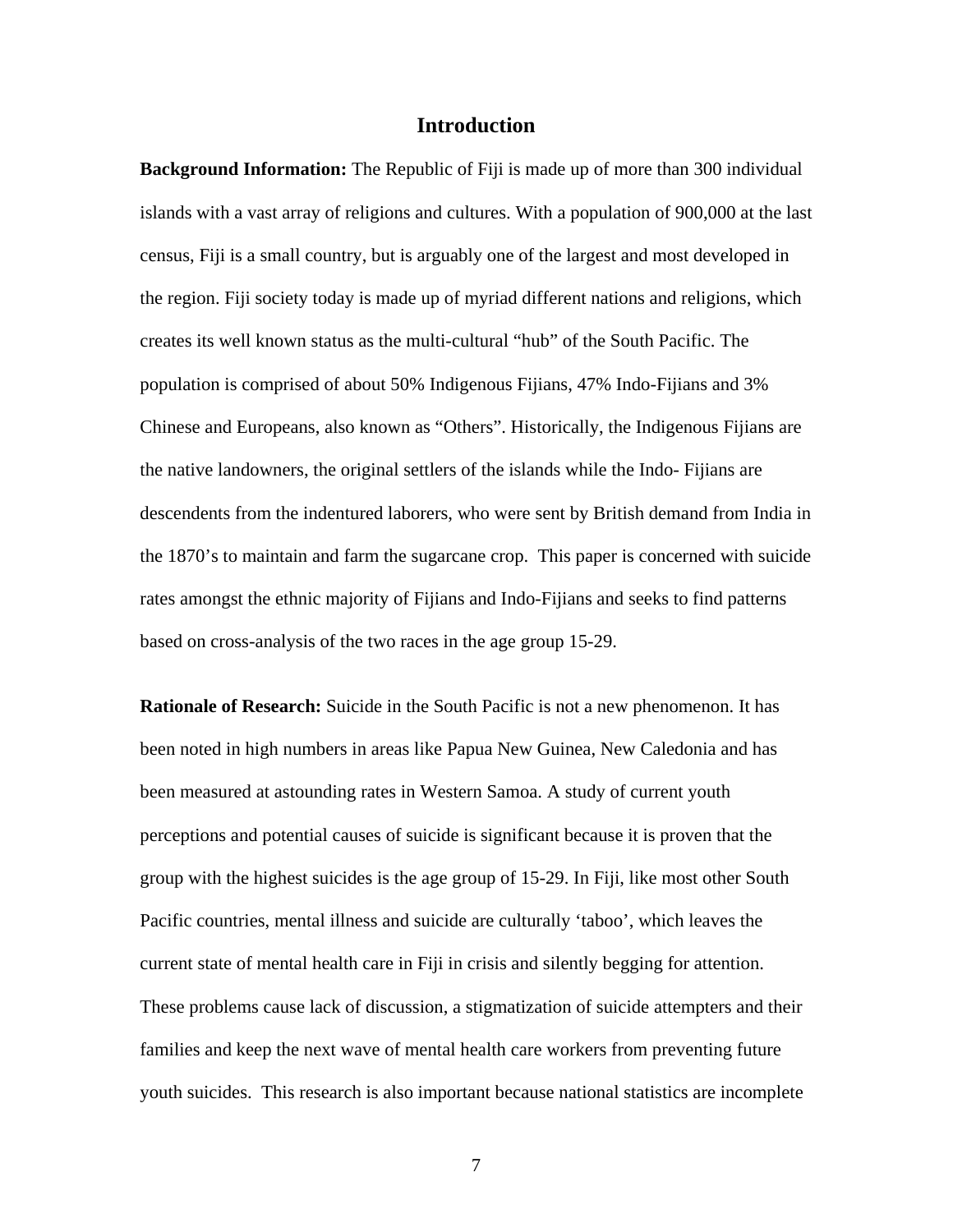and there is an insignificant amount of research being done on the topic. The root causes of youth suicide are ignored and to make matters worse, most valid published studies are outdated by ten years. Lastly, it is important to study this topic so new methods of suicide prevention and a de-stigmatization of suicide are continuously attempted. This study is in hopes that suicide will no longer be an overbearing pressure on the next generation of Fiji's youth and there will be options and counseling available to them.

#### **Objectives and Aims:**

**-** To gain an understanding of the pressures on Fijian youths

- To gain an understanding of where the high rate of suicide originates

- To understand the family structure and current values of tradition being upheld

- To analyze the differences in Indo-Fijian versus Fijian suicides

- Uncover the reasons for the strong stigma against mental health and suicide in Fiji
- To gain an understanding of the youth perspective on suicide and how they believe the

problem of suicide can be solved

- To gain an understanding of why there is a lack of counseling services and awareness programs

- To clarify the definitions of "precipitating events" and differentiate them from "causes"

-To reiterate the pressing issues and re-examine the actual state of youth suicide and mental health in Fiji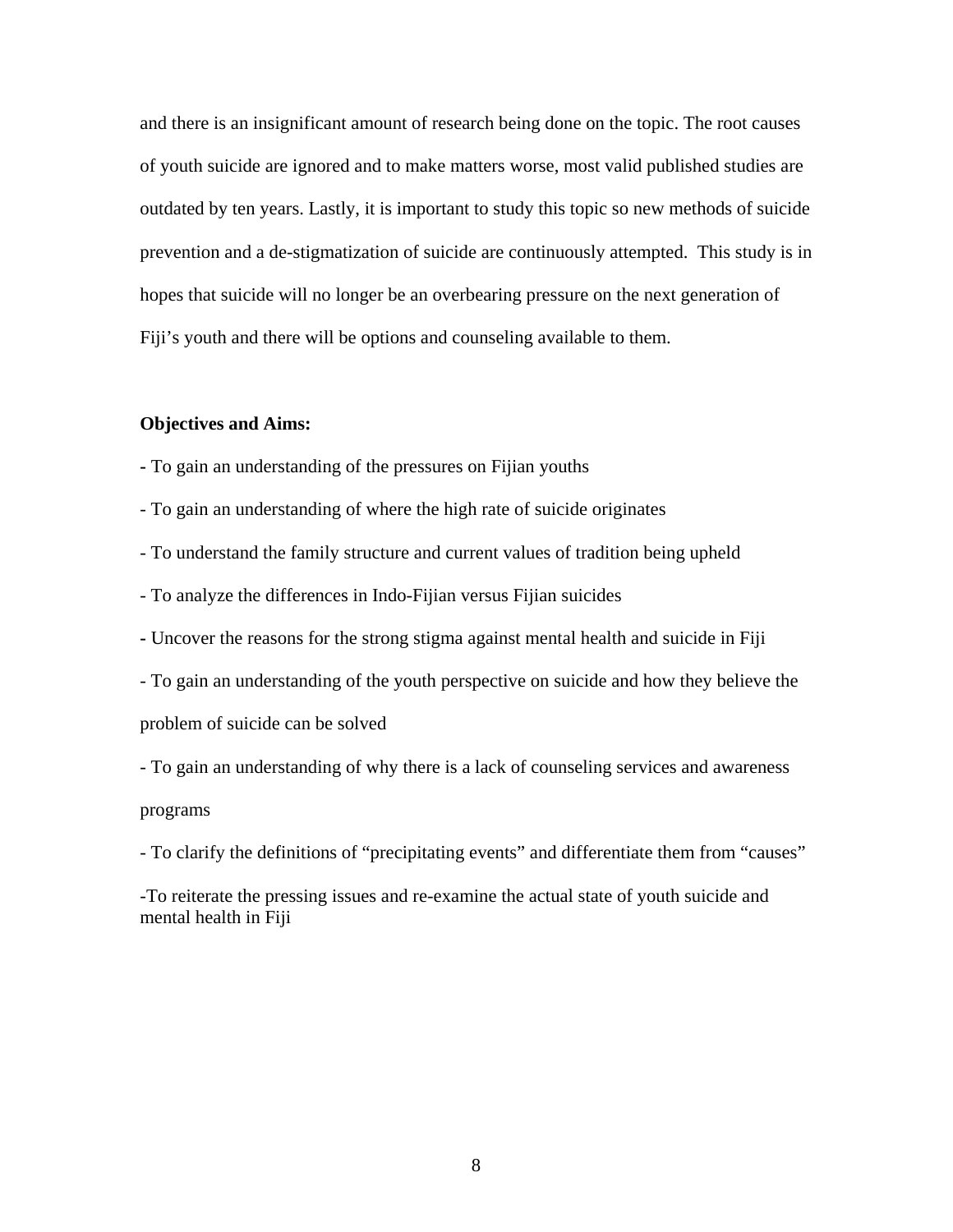# **Methodology:**

 In order to collect relevant research data, I conducted a focus group, a group survey, an observation, personal interviews, expert interviews and library research. Firstly, I conducted library research for any written research and previously completed studies on the topic.

 I conducted one focus group in the Suva area that focused on youth perceptions of suicide in Fiji, where I led the discussion with a previously typed questionnaire and tape recorded the results. The focus group included seven members of the group Kidzlink, who were equally distributed between male and female, Fijian and indo-Fijian descent. This was my preliminary research into the topic and gave me greater insight of where to explore next.

 My personal observation included a young individual male with whom I got to know fairly well and formed a close relationship with. For personal interviews, I spoke to a young mother of three who lived in a rural area, a young Indo-Fijian male and a young Fijian male about their opinions and perceptions on suicide.

 Next, I constructed a three page survey including perceptions of suicide and distributed it to USP psychology students who also fit the demographic being studied. These surveys were the basis of my youth focused research. Their responses set the tone for the paper, since they reinforced information from the previous focus group.

 Lastly, I personally interviewed four local experts on suicide. These interviews, which also gave me the most recent statistics, were the most informative and provided the most insight on the subject.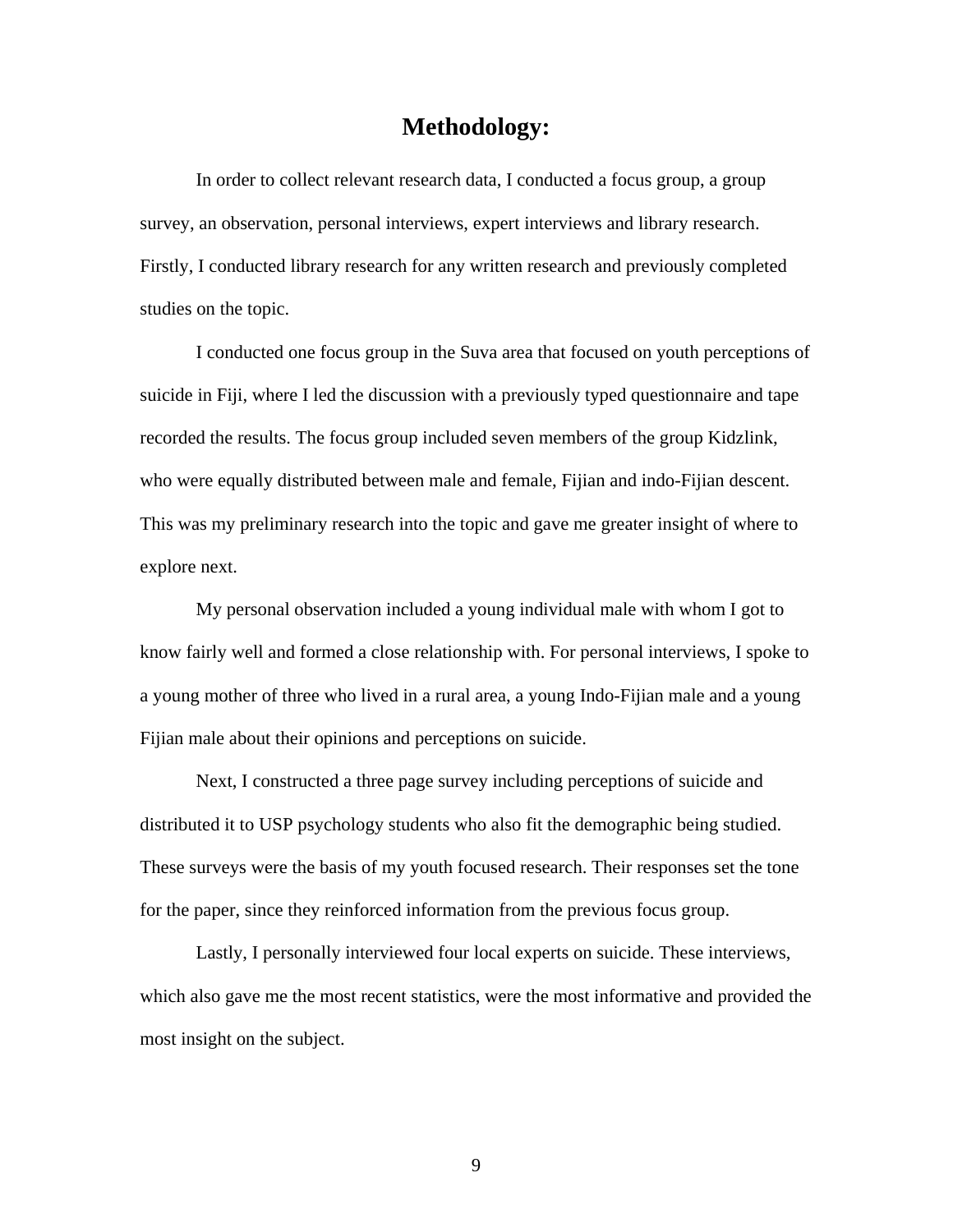# **Challenges:**

 There were many challenges in formulating and executing this research topic. In the beginning, it began much larger: child-raising in Fiji. After about three interviews, (which were salvaged for good information about family structure) I decided that the topic was too broad and changed it to Youth Suicide. I first intended to interview twenty youths, but logistics and unforeseen events forced me to continue with only seven focus group interviewees and another six youths in the survey. The many interviews I set up did not cancel on me, however, I was forced to wait upwards of an hour to meet them and sometimes I was even told to return the next day, a few of the people I expressed interest in interviewing never called or e-mailed back.

 One major challenge for me were the days where I had scheduled multiple interviews with important people. The succession of interviews in a short period of time were very intense and by the final interview, I was almost too tired to formulate questions properly, much less take adequate notes. Another challenge was remembering to bring my tape recorder along with me, sometimes I didn't realize I actually needed it. I found out the hard way after I returned home with scribbled notes from an interview that I couldn't remember well.

Another problem in researching this topic was the lack of information in Fiji on suicide, especially suicide focusing on youth. The same information seems to be recirculating around Fiji, most of which is biased and outdated. I am thankful for the information, but cannot forget to mention the challenge of the very slow pace of work at the USP Pacific Collection. This is where I officially gained the patience and understanding (or lack there of) for Fiji time.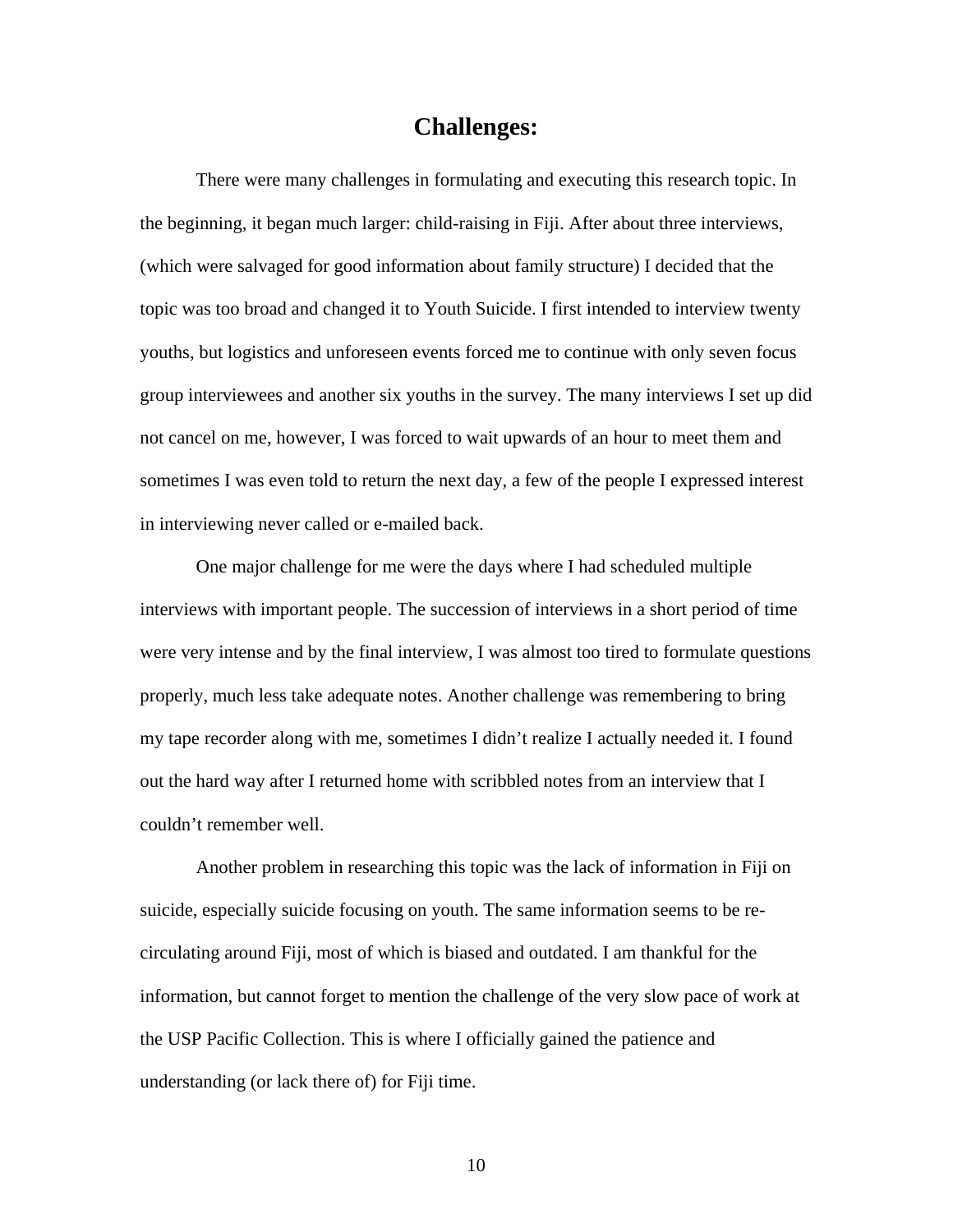Later, after more data was collected, some additional challenges that arose was having too much information and not knowing what to do with it. There were challenges in writing the paper where deciding which information to include, where to cite, what information was important and what wasn't, and also dealing with the shortened time frame to complete the write-up of the final paper. One small challenge I also faced was during some shorter smaller interviews, before setting up larger ones, professors were short and fairly discouraging about the topic I had chosen to do. The main point they felt they needed to convey was that researching here was going to be "literally impossible" and one even wished me good luck in finding people who would be willing to participate in my survey. On the contrary, this professor were the hardest people to deal with. The youth themselves were honest, willing and open to discussion and rose to the challenge despite the hard questions I posed to them. These youth are the reason this paper is a success.

#### **Focus Group Information:**

 My focus group discussion was loosely based on a questionnaire I initially intended to have the participants answer. The questionnaire later served as my facilitator's outline for the discussion. The focus group was held at Save the Children, Fund on Pender Street in Suva. It was held after Save the Children's short meeting and then I was allowed to conduct the interview. For the record, I introduced myself and my topic and began the tape recorder. I asked them to all state their name, age, race and religion for data purposes and then we discussed suicide and various other topics including stress, parents, family, the media and other topics. The mood was light and the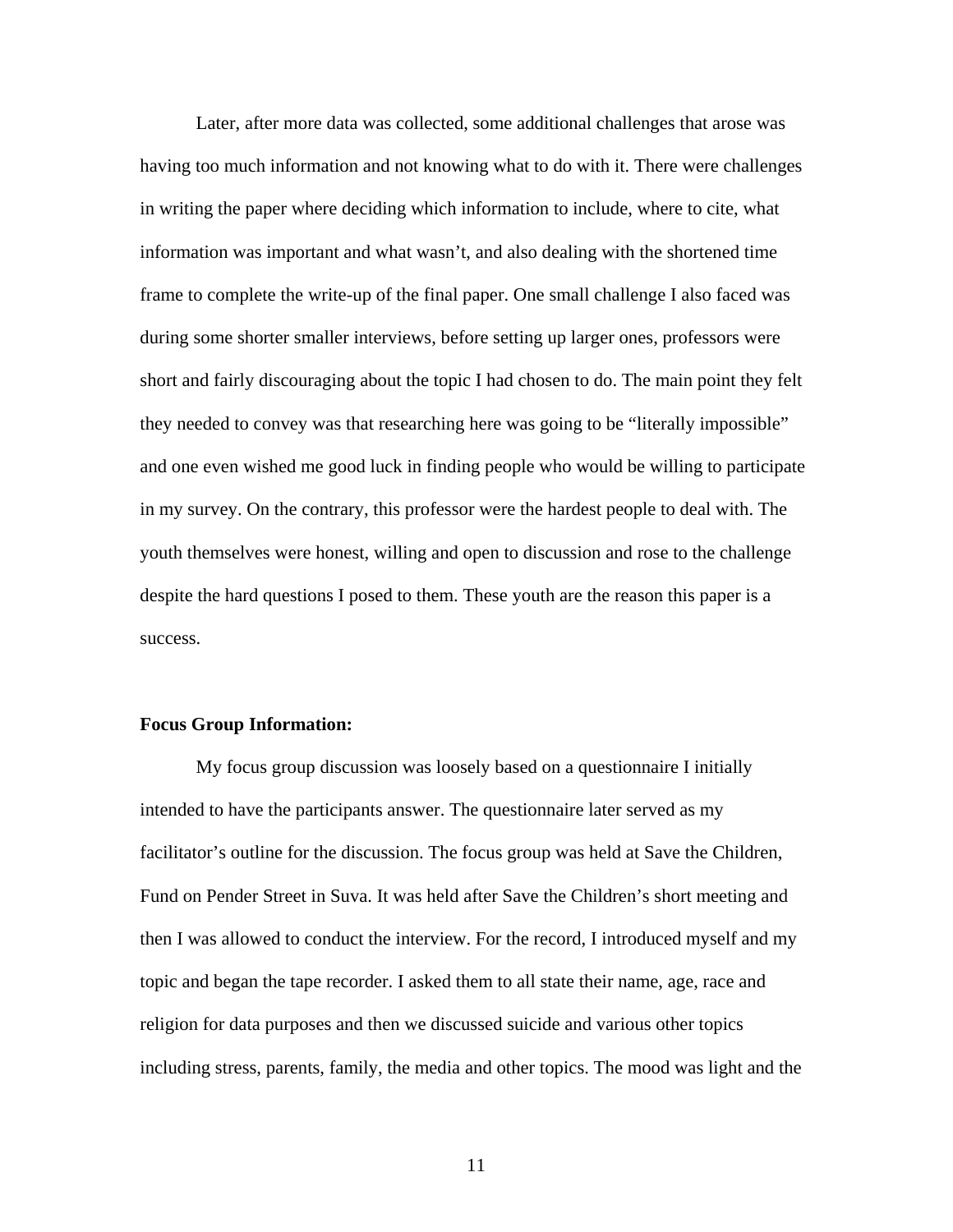participants were extremely intelligent and willing in answering the questions. The answers and points of each were carefully noted and proper credit was given in the paper for their particular opinions.

#### **Questionnaire / Survey Information:**

 My questionnaire for the USP psychology students was three pages in length and was distributed to USP Lecturer Gaylene Osborne's 300 level psychology class, these where the students average age was 21. The questionnaire was formatted to ease them into answering "sensitive" questions and to gauge their understanding of youth suicide in Fiji. It included all of the pertinent information including, age, race, sex, and religion. The survey participants were asked to answer separately and write down their answers, and if necessary any additional comments and their e-mail addresses.

#### **Participant Observation:**

 In my time here in Fiji, I had the opportunity to closely observe a 22 year-old half caste Fijian Male. I observed his behavior with his friends and got to know him on a very personal level. He was instrumental in exemplifying the extreme pressures of society on youth in Fiji today and provided significant insight into the world he lives in. I also had the opportunity to have many conversations with young female individuals whom I also closely observed once the topic of suicide arose.

### **Personal Interviews:**

These interviews took place in various venues all over the city. At one point, an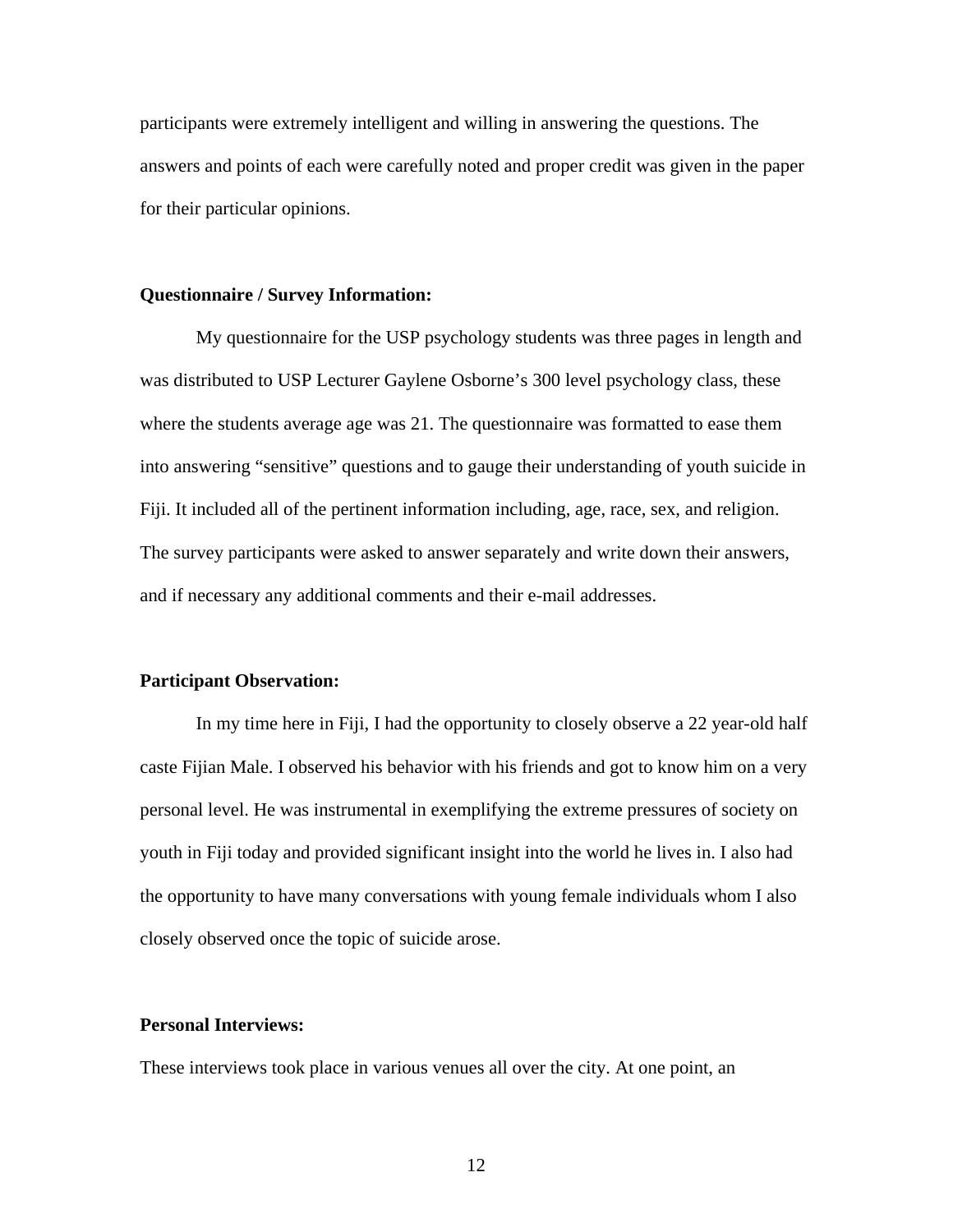impromptu interview took place in a coffee shop in Colonial Arcade and yet another took place at our house over a take glass. I found that these personal interviewees were very interested in the topic, but were also a bit reluctant to answer my questions until they fully understood why I was interested These personal interviews gave much insight into the "non-psychological" aspect of the issue of suicide and family and also were less structured than the focus groups and surveys. The questions were no longer questions, it became a discussion and the outcome was a general concern on the part of all interviewees and a wish that things were different in Fiji. These interviews were instrumental in my research for the personal connection it gave to the issue and the relativity it gave to the topic: it grounded the research and continuously reminded me why I am doing this work.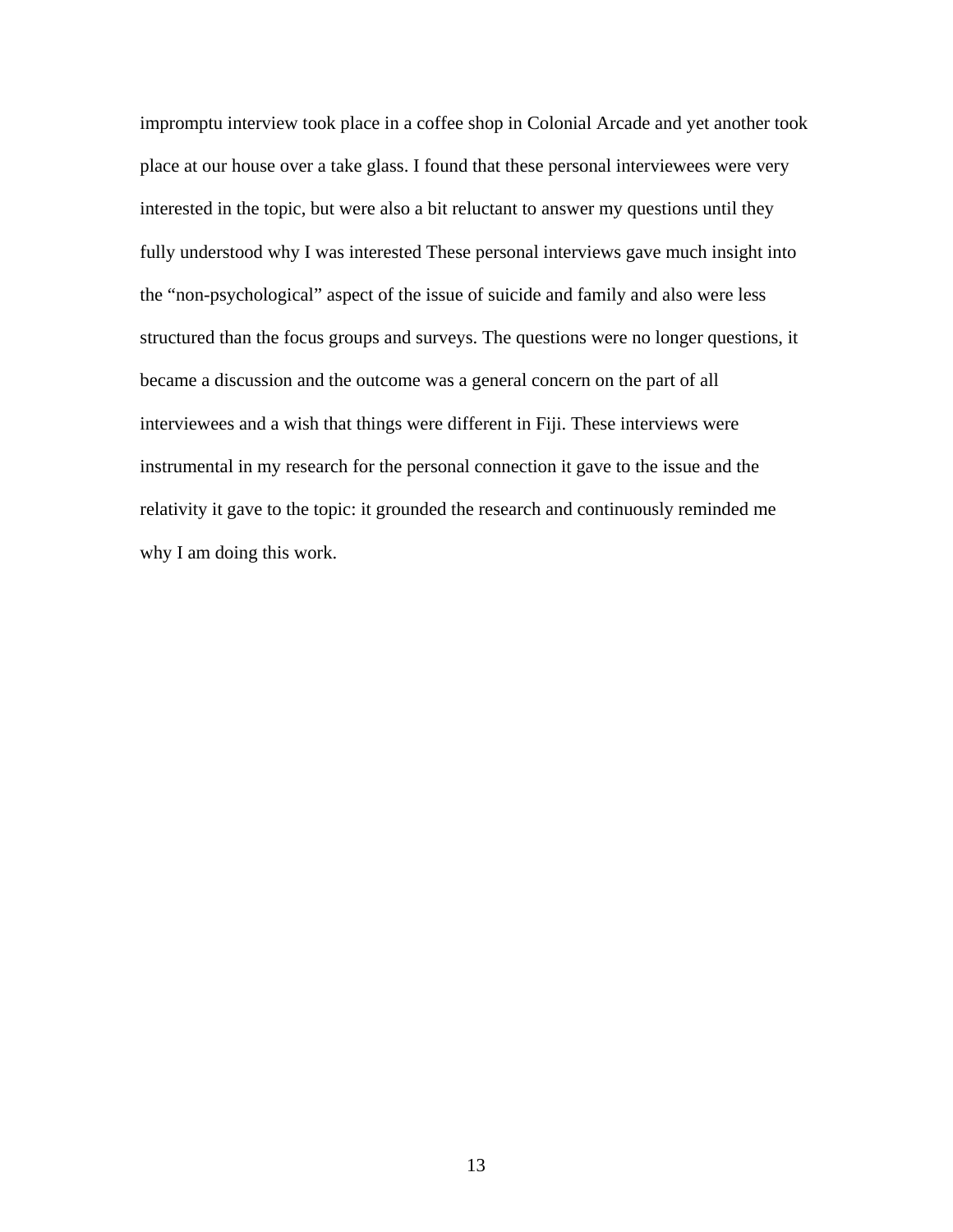# **Definitions:**

# **1.** *Suicide:*

**(a)** The deliberate taking of one's own life.

**(b)** Death due to intentional self-inflicted injury.

# **2.** *Attempted Suicide:*

**(a)** Unsuccessful attempt to deliberately end one's own life.

**(b)** Intentional self-inflicted injury not resulting in death.

**3.** *Youth:* A young person between the ages of 11-29. The term "youth" could more appropriately be defined as the age between puberty and marriage or an un-married

person still living under the roof of one's parents.

**4.** *Precipitating Event:* The life-changing event that leads up to an attempted suicide or an actual suicide. In common terms this could be defined as the straw that broke the camel's back, ie: loss of job, break-up of a relationship.

**5.** *Khud Khushi:* Hindi word for suicide.

**6.** *Kuna:* Fijian word for suicide.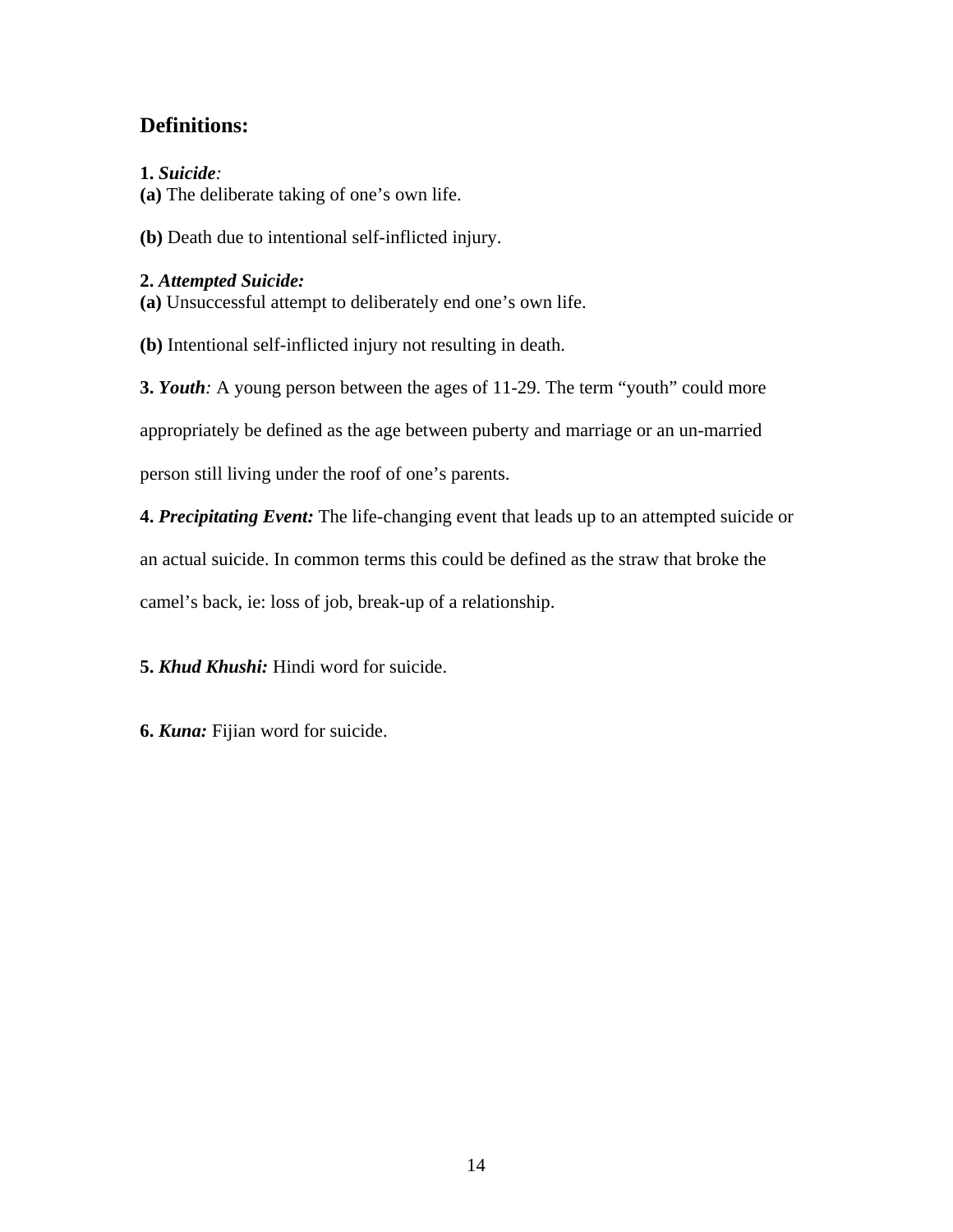# *Part I: Suicide in Paradise*

### **Early History of Indo-Fijian Suicide:**

In the early days of Fiji, copra and sugarcane were plentiful and a main source of income and stability for native Fijians living in rural villages. However, in the 1860s, when Fiji became a British colony, the need for a reliable workforce surfaced and the indentured labor service was initiated from India; a system the British had previously used in other colonies across the world such as: Mauritius, South Africa and the Caribbean. (Shariff, 1) These Indian indentured laborers became known as Grimytas, and not long after the first Indians arrived in 1886**,** their culture became notoriously synonymous with the act of suicide. Before indenture reached Fiji, the act of suicide was not noticeably present, and it is important to note that even today International statistics show that youth suicide in India is not a critical dilemma. The suicide rate at this time showed a Rate of 0.78 per thousand in Fiji compared to 0.05 per thousand in India .(NCOPS, 20) This fact shows that there is a direct correlation between Fiji and the high number of Indo-Fijian suicides. (NCOPS, 4)

 In the early days of indenture, statistics show that there was a high rate of suicide amongst the Indo-Fijian population. Early explorers stated in their reports that the mood of Indian workers was somber and suicide was rampant in the lines. Statistics show that 300 Indians committed suicide between 1884 and 1925. (NCOPS, 19) One theory suggests that the high number of suicides was directly linked to a disproportion of the genders; one study by Latiff Shereen claims there was 1 woman to every 10 men. (IF Women 1) This inevitably led to rivalries and intense sexual jealousy amongst the Indian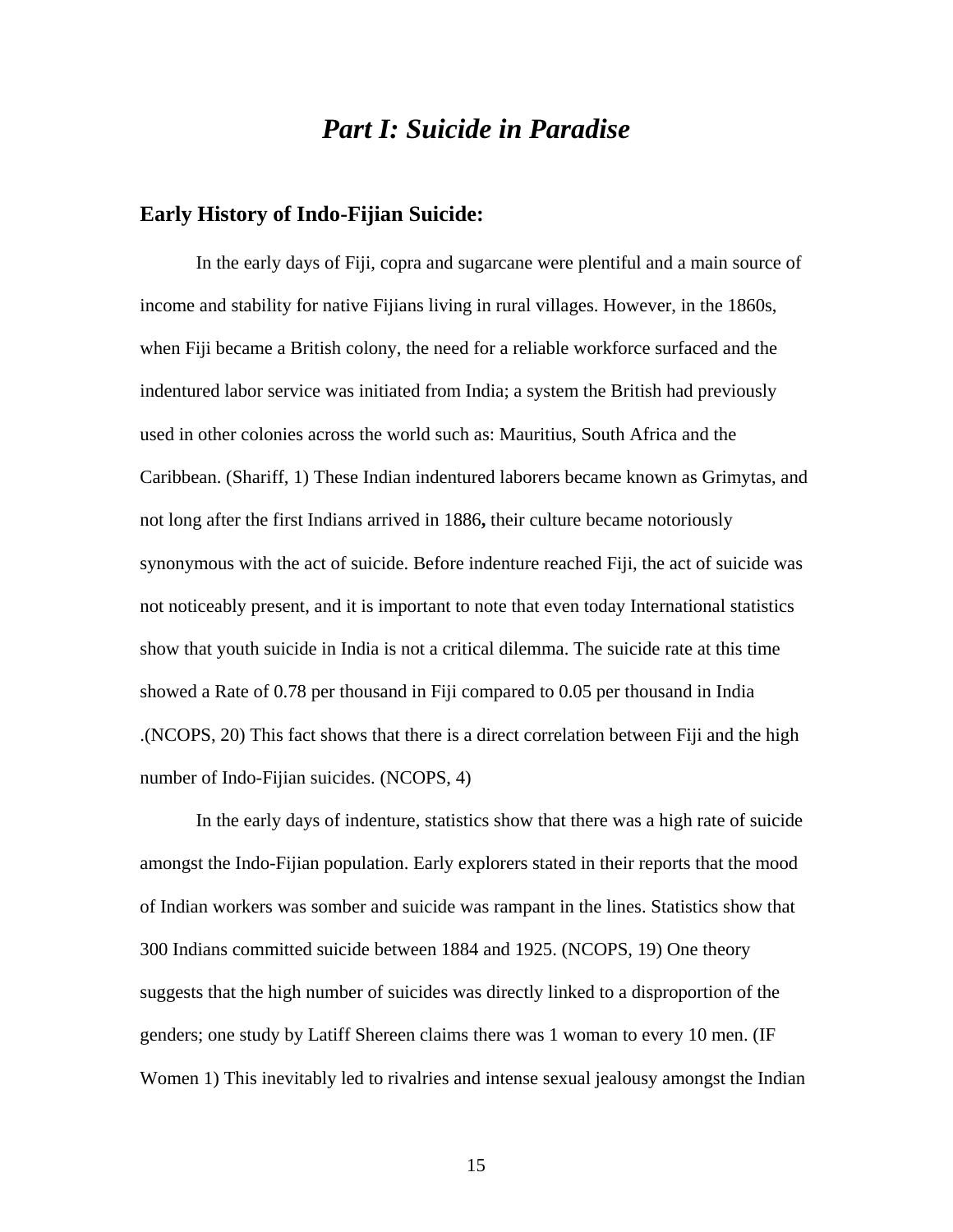males, which Sociologist Dr. Vijay Naidu claims could have been a causal factor for the large number of suicides in that period. (Haynes, 21)

 Also, in one report of Grimyta suicide, Historian Brij Lal theorizes that "…the harshness of plantation life and the anxiety attendant on the realization that there was no going back to India were sufficient to account for most suicides." Lal also noted that 22% of Grimyta suicides occurred within 6 months of living in Fiji, another 30% within the first year and 75% within the first 5 years of living in Fiji. (Lal, 44) This, among other factors of rape, poor living conditions, distance from family, inability to practice their Hindi and Muslim religions, rampant disease and exhausting hard labor without rest all led to the harrowing number of suicides in the Grimyta period; the beginning of what was to become an unfortunate trend in Indo-Fijian society.

### **Early History of Indigenous Fijian Suicide:**

 Although there is no literature on the subject of Indigenous Fijian suicide, experts today theorize that there was no such thing as suicide in pre-Indenture and pre-missionary Fiji. Dr. Odille Chang, Medical Superintendent of St. Giles Mental Hospital speculates that the slow rise in numbers of Fijian suicides was due to the sudden trend of Indo-Fijian suicide in the copra plantations and in the lines where they lived. Chang hypothesized that "copy-cat" acts of suicides were executed by Indigenous Fijians, previously to whom the idea of suicide was non-existent.

 However, Sociologist Dr. Vijay Naidu theorized that in some villages, suicide might have been committed by Fijian warriors who would hang themselves by mango tree vine before or after battles. Also, early Fijian folklore says that in chiefly families, that when the chief dies, his many wives may have committed suicide by throwing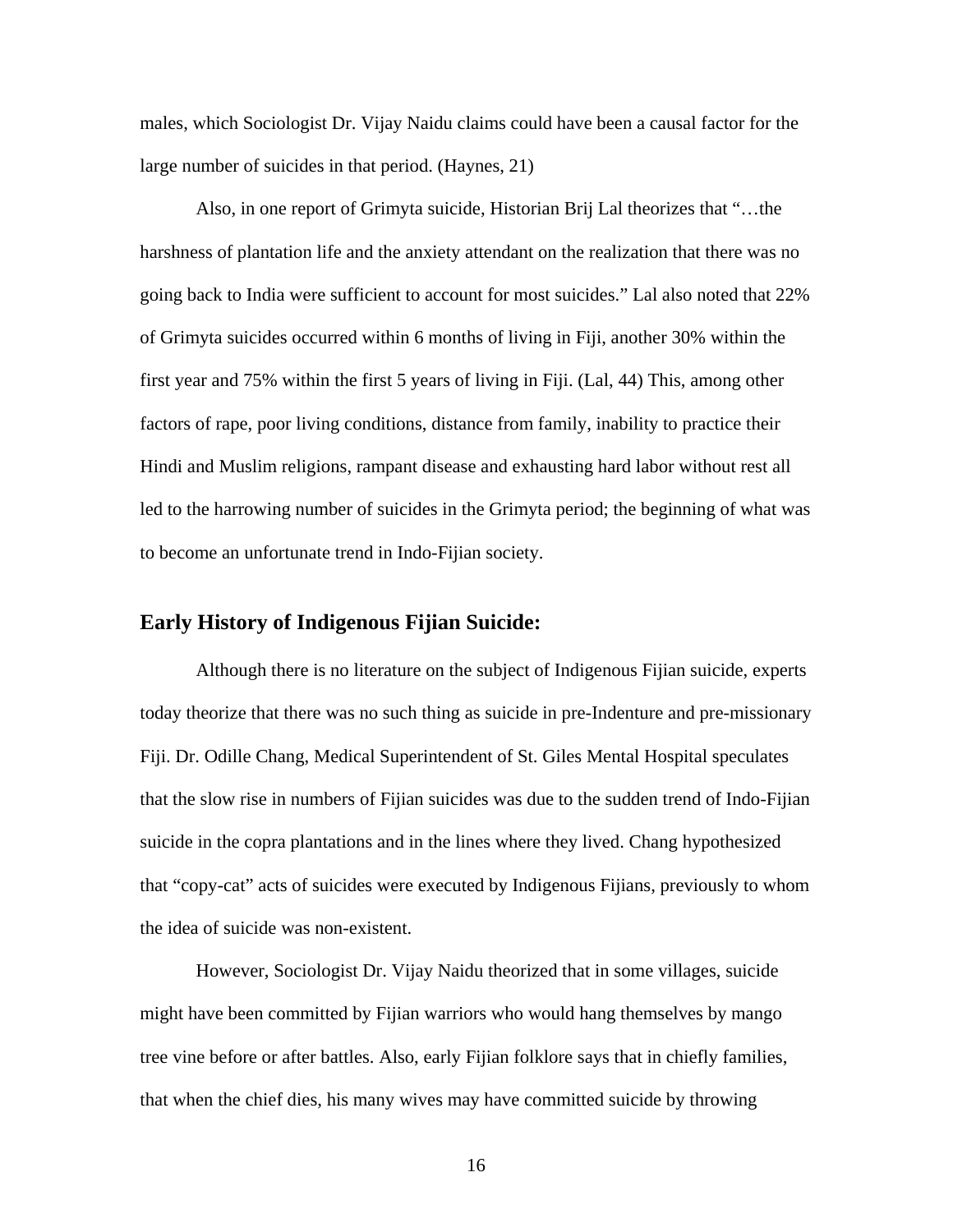themselves into the grave of the chief to be buried alive. This is in accordance with the early Fijian tradition of sacrifice, where human sacrifice was not uncommon in most villages in Viti Levu, Vanua Levu and the outer islands until the missionaries arrived in the early 1900's. (Broken Waves 18, Personal Communication)

 However, since there is a lack of printed history and literature, the folklore could very well be cultural hearsay since records were never systematically maintained. Also the lack of first hand data, and for the purpose of this study I lacked the ability to locate Indigenous Cultural Anthropologists with a background in Fijian suicide in the preindenture period. For the purpose of this paper, it is safe to assume that there was a low to non-existent number of pre-indenture suicides by indigenous Fijians.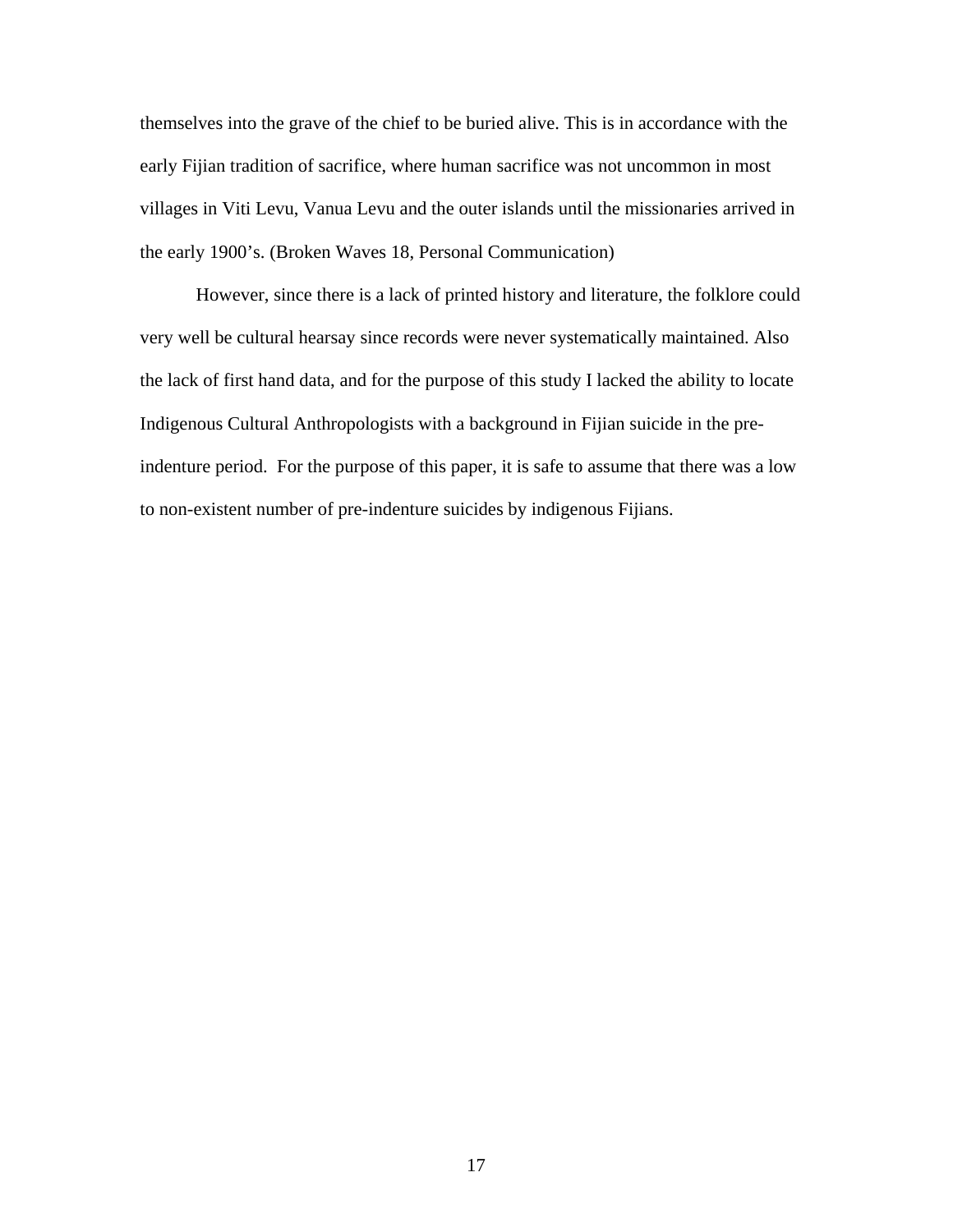# **Recent History of Suicide in Fiji: Summary of National Suicide Statistics from 1962- 2000**

Compiled by NCOPS for the Ministry of Mental Health

1962 – 1968 source: Ree, Pridmore. *Study in the Macuata Province* –73 suicide deaths; 69 of which were Indians –Females 56.5% **–Dominance of Indian female in the 15-25 year age range (74.3% of female suicides)**  –Hanging was the most common method

1971-72 source: Karim, Price. *Study in the Suva/Rewa & Ba/Tavua* –90 deaths  $-91\%$  were Indians (F – 47%, M – 53%) **–Largest occurrence in the 15-24 age group (46%)**  –All female suicides by hanging (males

92%)

1976-81 source: Ram, Rao. *Paraquat suicides in CWM Hospital* –59 cases of paraquat poisoning (46% died) **–Largest occurrence of suicides in the 15-24 age group (54%)**  –47 were males

1979-82 source: Haynes R. *Suicides in Macuata* –69 deaths by suicide (Northern division: 79) –90% were Indians –74% by hanging –53% were females **–83% of female suicides under the age of 30** 

1981-82 source: Haynes R. *Police Records for Fiji* –163 deaths by suicide

–56% Males –83% Indians **–69% under the age of thirty** 

1983-85 source: Abusah, Pridmore –Death by Hanging: 60 –Death by Paraquat poisoning: 23 **1985** –61 cases of paraquat poisoning 72% of the 61 cases died.

1986-92 source: Pridmore. –Average Annual suicide rate of 13 per 100,000

1993-98 source: *Police Records* –Total number of suicides 516 (average 86 per annum) –Hanging: 66% –Paraquat: 12% –Attempted suicides 622 (average 102 per annum)

# 1998 source: *Police Records* –94 deaths by suicide –50 male: 44 female –83% Indians **–48% were under 30yrs of age**  –80 attempted suicides, 85% of

attempted suicides were Indians

1999-2000 source: Aghanwa. *Study of suicide attempters in CWM Hospital* –39 attempters were admitted **–56.4% in the age group 16-25yrs**  –59% Indians –61.5% females –41% students –Commonly used method: drugs, herbicides

**Note: For 2000-2006 Statistics, please see section two.**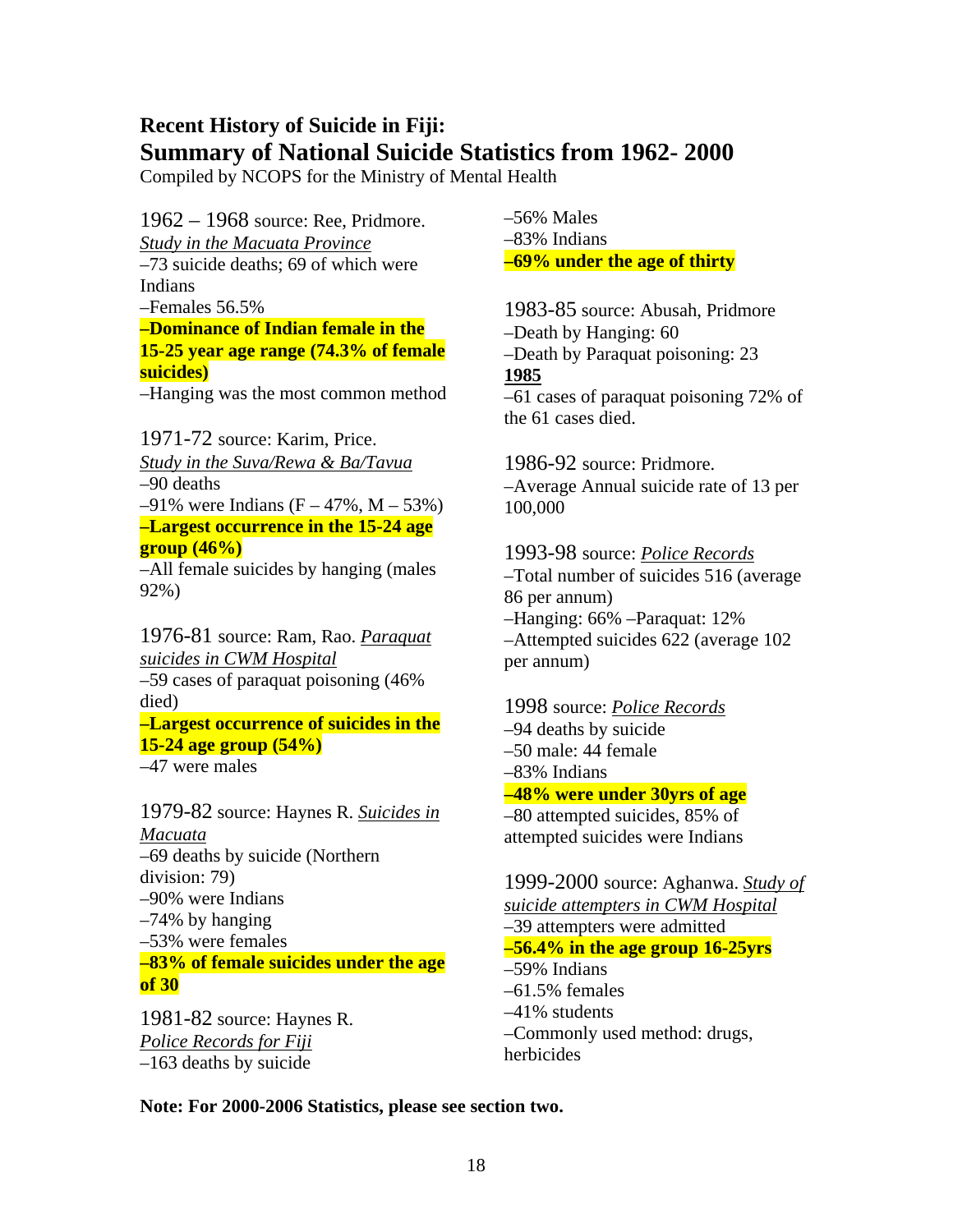### **The Problem with Mental Health Care Today:**

 Until the 1960's the statistics of suicides and of suicide attempts in Fiji were not carefully maintained. What records were found relied purely on anecdotal reports from explorers and from early anthropologists who collected data as a curiosity rather than as an appropriate study of suicide. Pre-World War II was a turning point for the collection of data, but since the large taboo of suicide was even more explicit at this time, even statistics from this period are not reliable. As evidenced in the previous statistics on page 18, there are gaps and holes that leave data incomplete; on the other hand, it cannot be dismissed since it is the only data that exists.

 In the previous statistics on page 18, please note the highlighted segments. These statistics show that the largest occurrence of suicides in this period were in the younger groups age 15-30. Another trend that is not highlighted here but is very significant, is the high number of Indo-Fijian suicides. This trend also continues to the present day, with the highest majority of youth suicides in the Indo-Fijian race.

 One may be surprised to learn that even as of May 12, 2007, complete statistics are still not available. Currently, there is a lack of national protocol for the collection of suicide data, which makes today's data partial and for very poor reasons. The reason for lack of data is the large miscommunication between the Ministry of Health, Major Hospitals in the Eastern, Central and Western Divisions, Saint Giles Mental Hospital, various NGO's, General Practitioners, Religious officials and Police, which vastly skews what few statistics are collected. When suicide cases arrive or attempters come to receive help, there is no law requiring various NGO's or General Practitioners to report the findings to the Hospitals or Police. The issue of suicide data collection is a main priority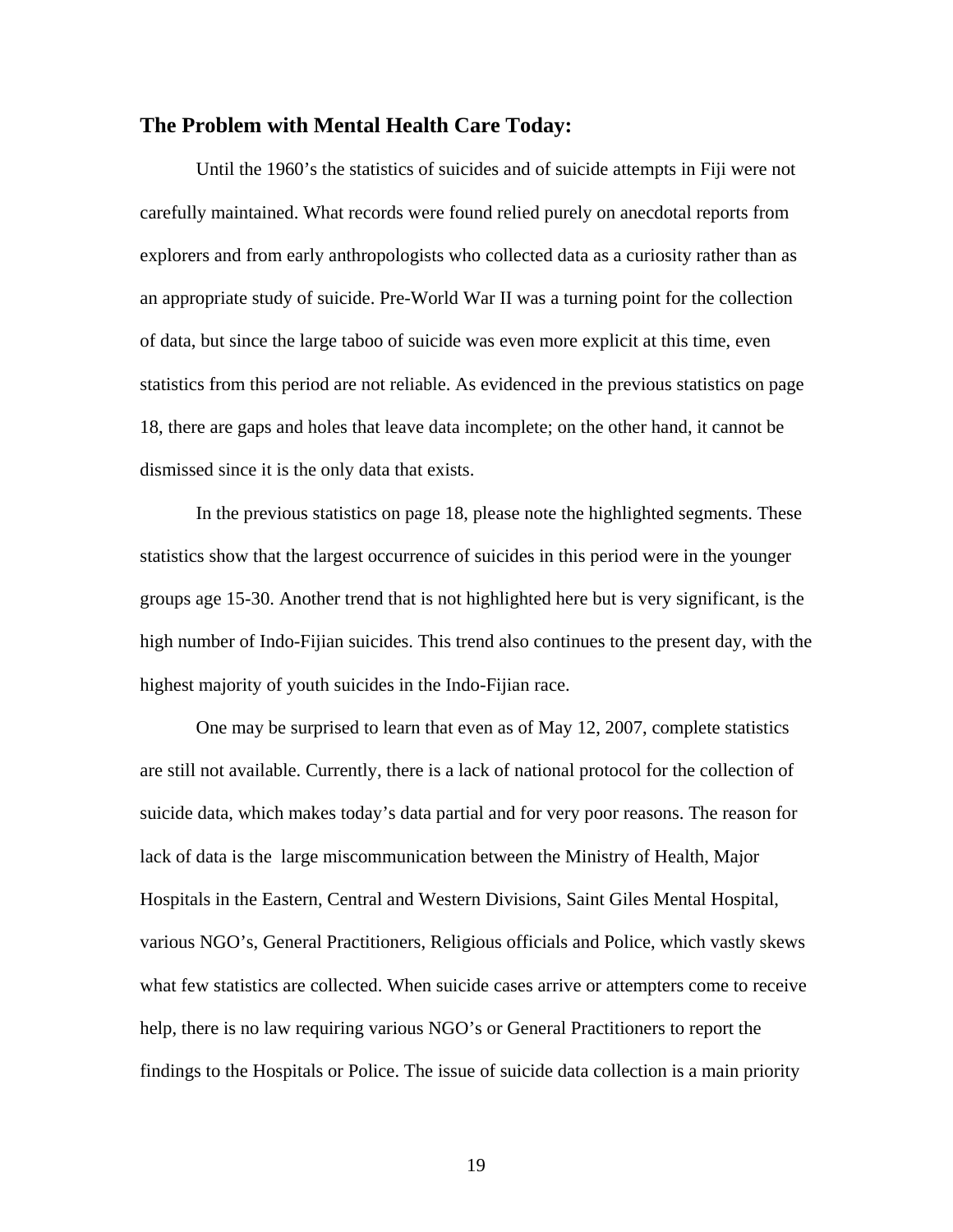for the governmental agency NCOPS. The National Council on the Prevention of Suicide, who, without a standardized formula for the collection of data, cannot proceed with ways to decrease the number of youth suicides in Fiji. (Personal Communication, 2007) Without correct data for suicides and attempts, the funding from internal government sources and external international foundations will be diminished, and the number of deaths will continue to rise.

 Today one organization, The National Council on the Prevention of Suicide could stand to be the next national treasure for mental health in Fiji. 'NCOPS' operates programs based in the Ministry of Health offices in Suva, Fiji. It is headed and run by Meli Vakacabeqoli, who acts as the sole fund-raiser and director for the prevention of suicide for the entire nation. In his interview, Mr. Vakacabeqoli provided The National Strategic Plan's Vision and Mission that states the goal for 2011: "A nation where no one feels compelled to end their own life and where support for life threatening distress is provided. To support education and networking within the communities of Fiji, professional groups and civil sector organizations, [and] to increase awareness of the risks associated with suicide, skills in prevention, referral and effective responses." (NSP 1) With this method, modeled after other successful awareness programs overseas, the number of suicides is predicted to decrease dramatically.

 However, the aforementioned admirable goals put in place by NCOPS and the government will take years to accomplish, simply because they lack the resources and funds to put them into action. Last year the Ministry of Health granted NCOPS an allocation of \$50,000 to run prevention programs and various other tasks for the entire nation. This amount, which was decreased from \$100,000 the previous year, is not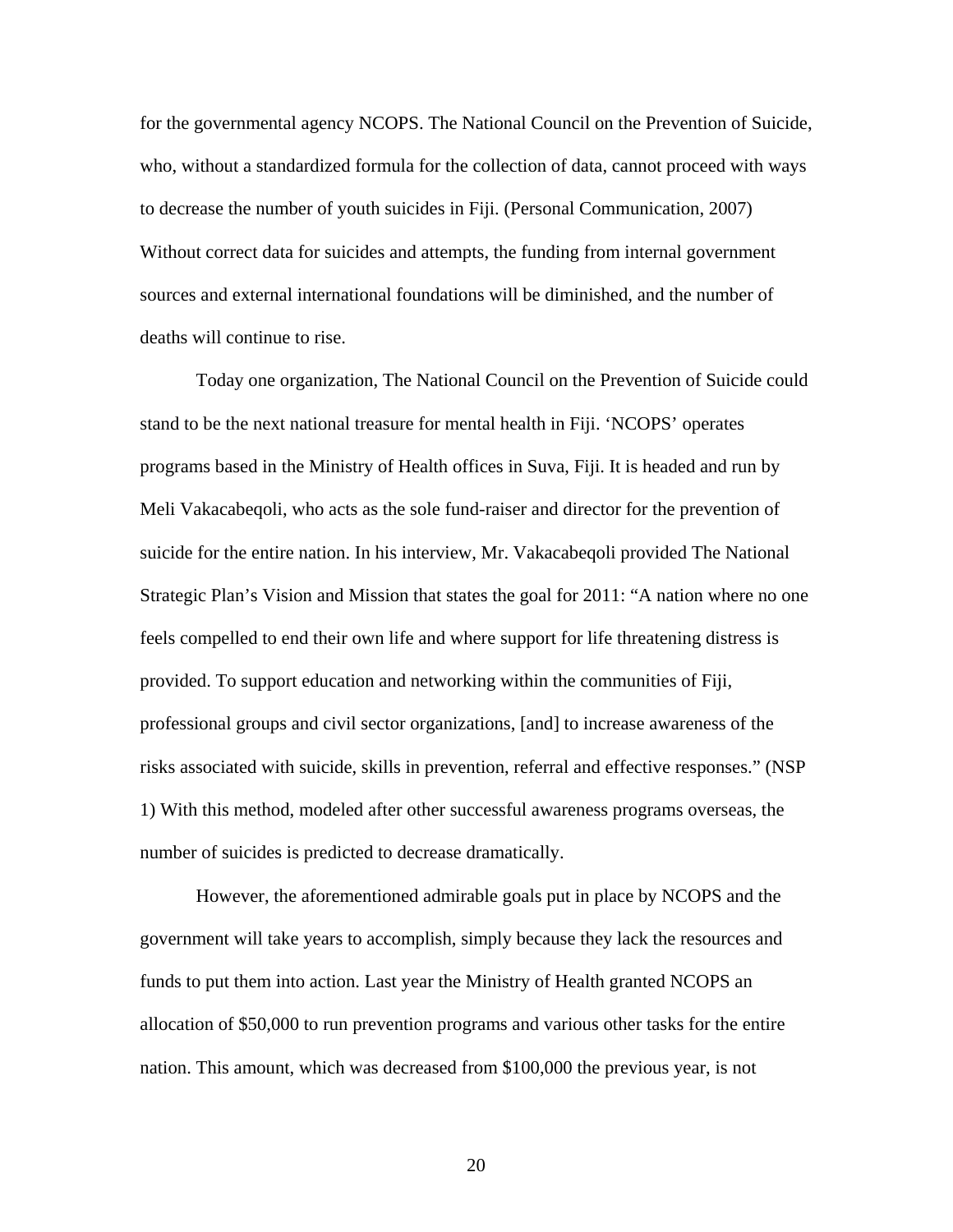sufficient to run the programs and current initiatives necessary to decrease the number of youth suicides. The current initiatives include: - establishing a National Crisis Center Hotline - placing counselors at every secondary school - conducting continuous community awareness and prevention programs - training for new counselors and psychiatrists - national computerized database of suicide characteristics - making a library for suicide information - counseling centers in all 9 urban centers, note that the current funding is not enough to put these initiatives into action. Currently, four essential major research projects about youth suicide have been put on hold for lack of funding.

 According to Mr. Vakacabeqoli, the government promised to allocate a 300% increase in funds to NCOPS in November 2006 after a presentation to Parliament about the issue of suicide. However with the coup in December 2006, the interim government retracted the decision and even instilled a 5% pay cut to Ministry of Health officers. "The government doesn't think mental health is important," says Mr. Vakacabeqoli, "we aren't where we need to be because the government doesn't give it the respect it deserves. It doesn't get the money so these initiatives get put on hold, and cannot be put to use for our nation that suffers from suicide. It's very, very hard." (Personal Communication, 2007)

 Along with the government, it has been my personal observation that Fiji's citizens also do not believe in the importance of mental health. There's stigma related to suicide and attempting suicide, and an even stronger stigma associated with mental illness. So strong in fact, that even people who suffer from depression and mental distress will not be forthcoming and don't want to seek help. Based on personal interviews and surveys completed with USP students, the general consensus is that to be mentally ill or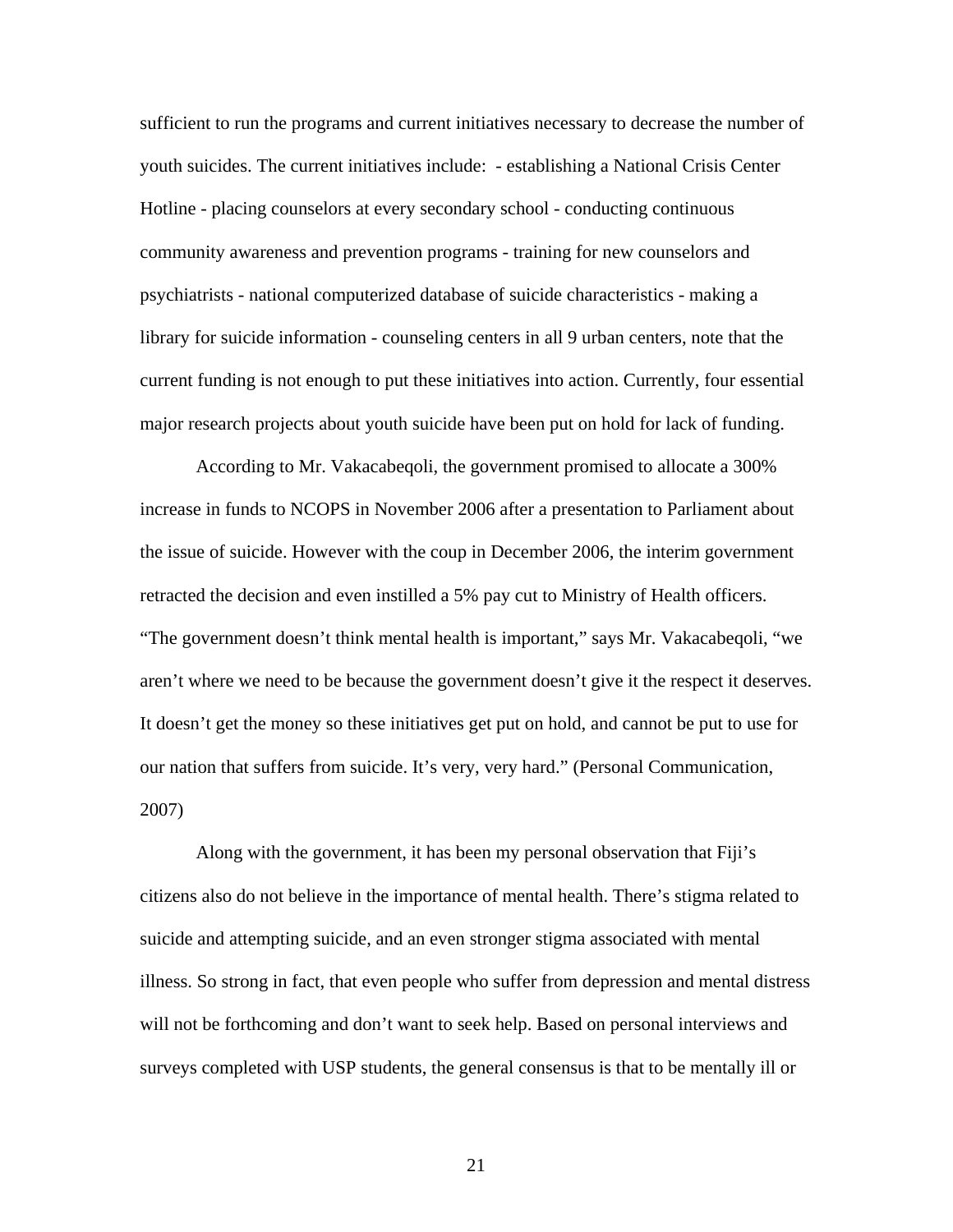suicidal means there's a weakness or flaw in one's personality. Blame is associated automatically to the family of the affected, and the family instantly begets criticism from others in society. In one case, one female participant's distant relatives have never admitted to anyone that they are in fact related to her because of how negatively they believe it reflects on their family.

Despite the strong stigma, the most important fact that remains is that there is an inability to provide effective counseling services for youth due to a lack of resources, a lack of skilled & trained professionals and a lack of funding. In a youth focus group, a 19 year old Fijian female said that "there's a lack of counseling services. I mean, there are places, but it's not too recognized. It's not easily accessible for youths to get some counseling. They just can't openly talk to anyone." (Personal Communication, 2007) This statement is directly linked with the strong component of family structure in Fiji today. The underlying fact that youth feel they cannot speak openly to family members and parents is a well known situation that hasn't changed despite the recent globalization and pressure to stray from tradition. This will be discussed later in depth in section two.

 Saint Giles Psychiatric Hospital, the single mental health care facility in Fiji also bears the burden of strong negative association. Dr. Odille Chang, acting Medical Superintendent at Saint Giles says "we are trying to reverse [the stigma] but it is very difficult, because those ideas are so engrained. Saint Giles has been around since 1884 and is still the original buildings. From that time until now there were practices which people did have to be chained up and restrained and that's still the perception now. Unfortunately it does prevent people from coming here to get help." In one particular field interview with a youth focus group, the stigma again proved to be alive and well. In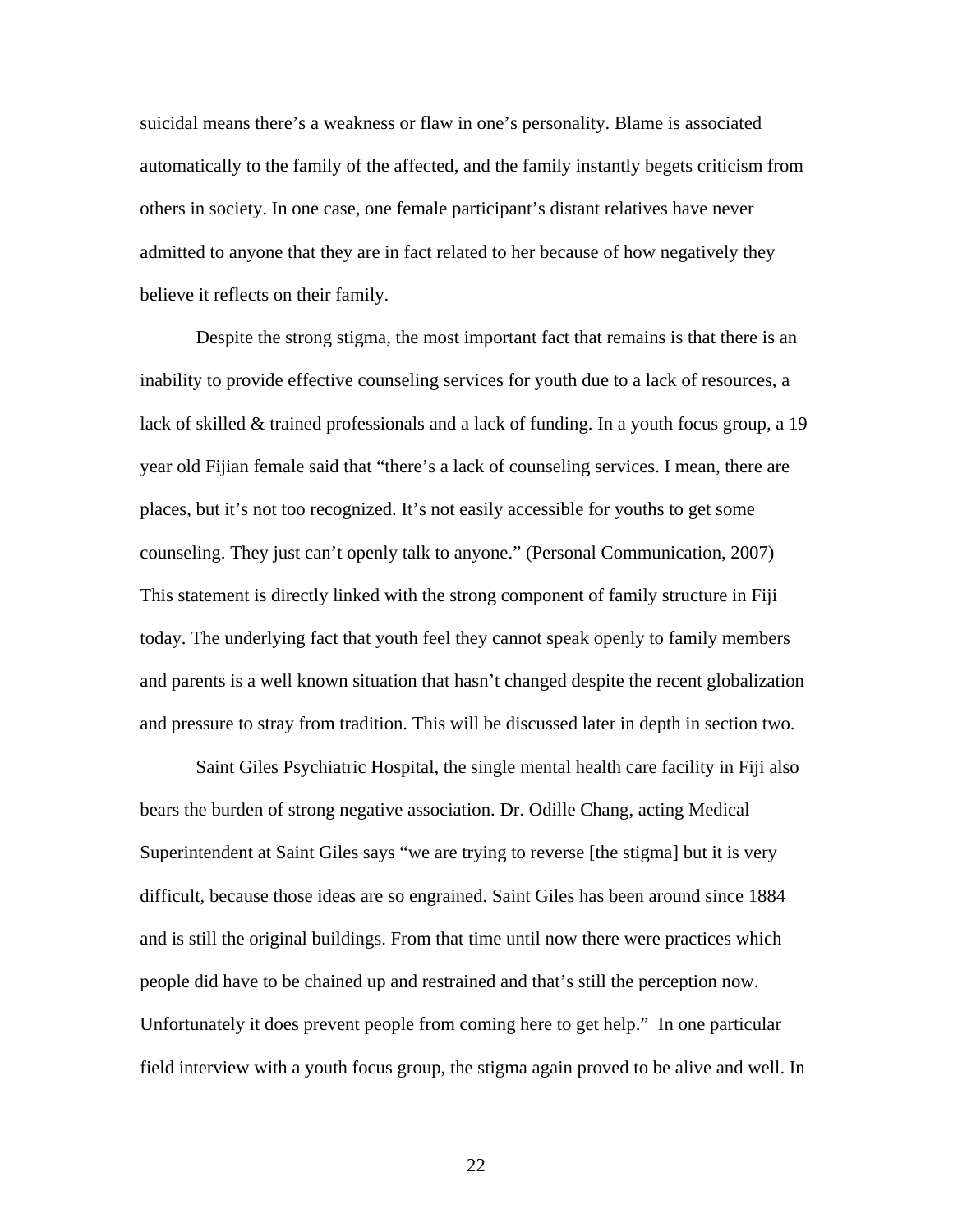the question: 'do you think the stigma attached to Saint Giles mental health is preventing youth patients from getting the mental health help they need?' In response, a participant answered: "Yes. I think we need to remove the stigma from the mental hospital," and yet another had a similar view: "I think [Saint Giles] needs a clean-up campaign. A new name, new facilities, more openness, seriousness and education." (Youth Survey 2007) In another interview, an 18 year old Indian Female participant stated: 'Yes, because Fiji is a small country and a lot of people talk.' This brought up the important issue of confidentiality in Fiji, a matter that concerns most Fijians simply because it's fairly nonexistent. She continued: "There's supposed to be patient confidentiality when they go [to Saint Giles]… then they're, like, telling anyone 'he's a mental case' and then 'hey I saw your auntie come in the other day.' Even if you tell someone a secret, the whole family will know by the time you get home. It's never a secret.' "

 Even with the NCOPS protocol and plan in place for the future, there is little being done to correct the present situation and reduce the stigma associated with mental health and suicide. The lack of mental health care and suicide awareness and prevention programs show the desperate need for funding and for a change in attitudes towards mental health. In the closing words of her interview, Dr. Chang reiterated an important point saying: "mental illness is a disease like any other and needs to be treated like so. If you are sick, you go to the doctor and what people don't understand is that it's as simple as this: there is no health without mental health." (Personal Communication, 2007)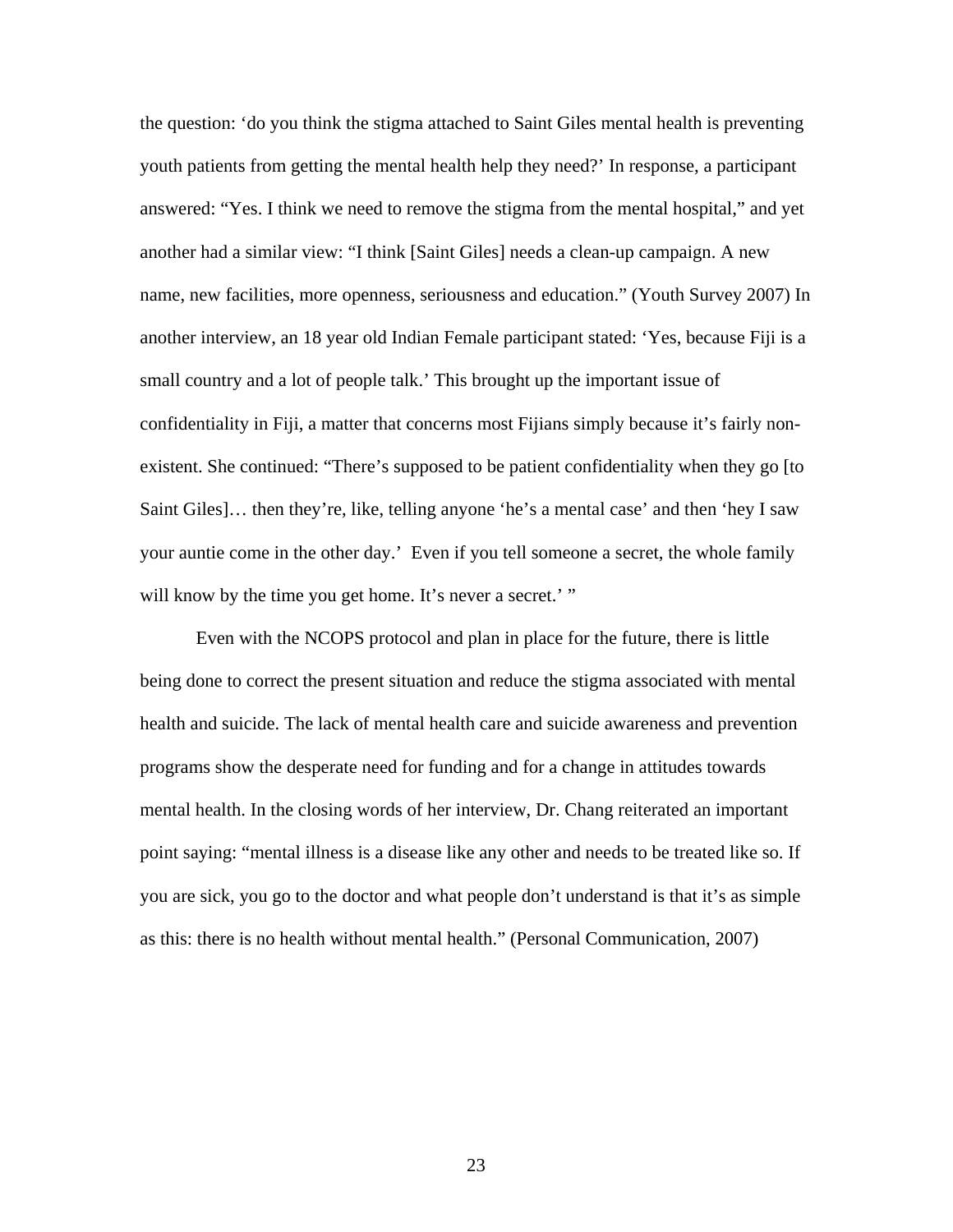# **Part II: Perceptions**

 In continuing the discussion of youth suicide, it is important to analyze statistics of youth suicide from 2000-2006. The most recent data collected is based on NCOPS and Saint Giles Statistics from the Fiji Police Department. This, however, is in no way an exhaustive or complete list of actual suicides or attempts in this time period. Also, note that the age difference in scale from this study and the reported statistics are different. Instead of 15-29 scale, statistics are reported from 0-16 years, 16-25 years, and 25+ years. These statistics will list the most relevant age group 16-25 years and totals for all age groups. Percentages given are number of youth suicides per all suicides in Fiji. In the high percentages, almost half of all suicides are in only 1/3 of the population.

|         | <b>Attempts</b> | <b>Suicides</b> | Total Acts: $16-25+$ | <b>Total Acts</b> | $%$ of Pop. |
|---------|-----------------|-----------------|----------------------|-------------------|-------------|
| 2000    | 65              | 39              | 104                  | 223               | 46.6%       |
| 2001    | 65              | 45              | 110                  | 243               | 45.2%       |
| 2002 59 |                 | 34              | 93                   | 230               | 40.4%       |
| 2003 50 |                 | 30              | 80                   | 195               | 41%         |
| 2004    | 56              | 30              | 86                   | 198               | 43.4%       |
| 2005    | 48              | 20              | 68                   | 179               | 38%         |
| 2006    | 43              | 31              | 74                   | 154               | 48%         |

STATISTICS -Age Group 16-25:

In 2006, a St. Giles nurse reported 5,980 cases of attempted suicide in both in-patient and out-patient facilities at Saint Giles and other branches in Eastern, Central, Northern and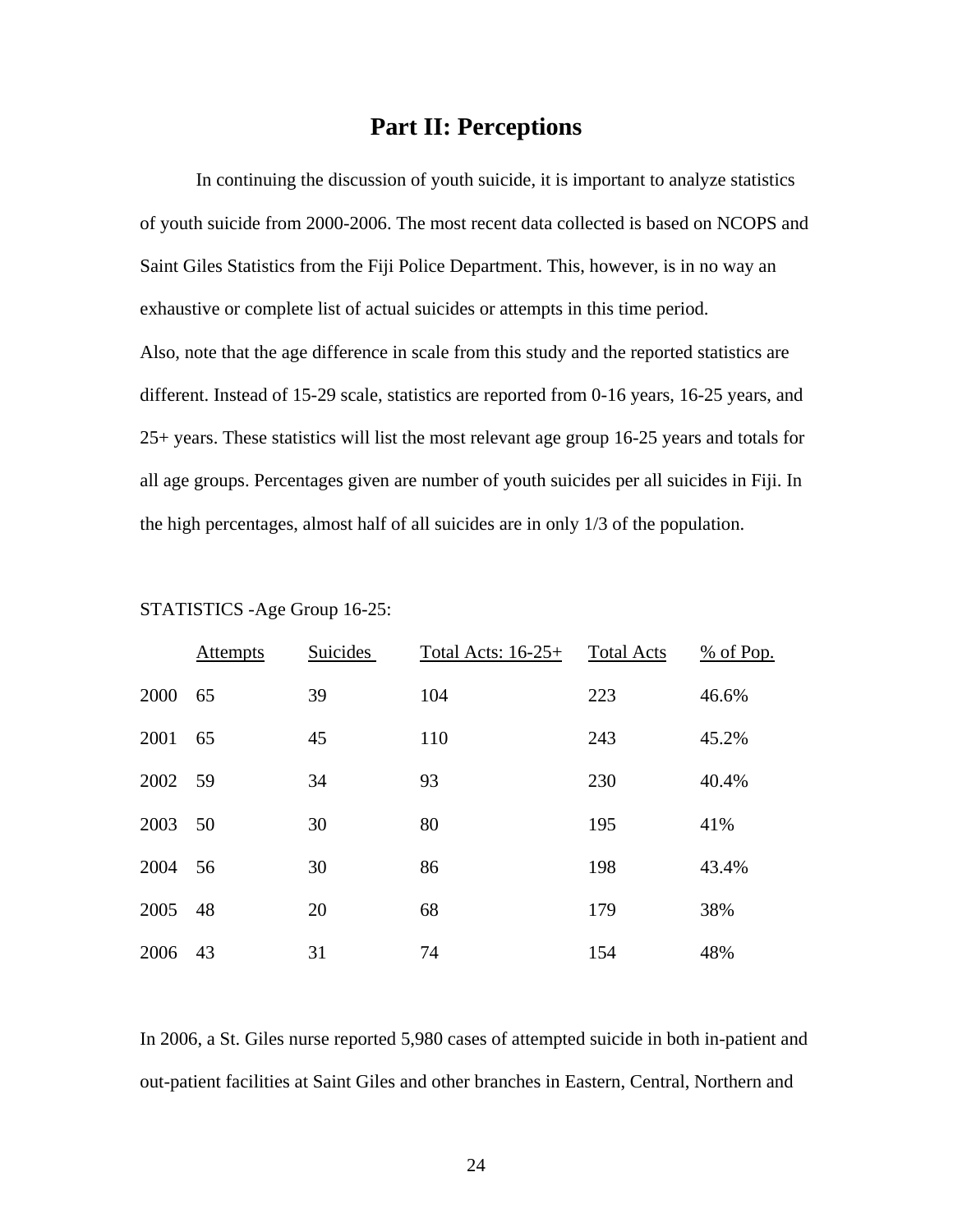Western Divisions. This staggering statistic equals a total of 16 cases of attempted suicide per day in the whole of Fiji.

In the previous table, please note that these numbers are incomplete figures and show only the number of attempts and completed suicides reported to the Fiji Police Department in respective years. It is maintained that the number of unreported and hidden cases actually outnumber the number of documented acts. (Personal Communication 2007)

 Among Fijian youth, suicide rates today are some of the highest in the world. According to research compiled by Heather Booth, Fiji ranks as number three in the world for youth suicides, both male and female. These statistics, for lack of proper data collection, are from 1983 records but are still viable today.

#### INTERNATIONAL YOUTH SUICIDE RATES:

|              |      | Males 15-24 Females 15-24 |
|--------------|------|---------------------------|
| Chuuck       | 182  | 12                        |
| West Samoa   | - 64 | 70                        |
| Fiji Indians | 57   | 60                        |
| Lithuania    | 45   | 7                         |
| Russia       | 27   | 8                         |

In light of this data, there became a clear need to examine the perceptions of suicidal behavior by those who it affects most: the male and female Indo-Fijians age 15-29. These statistics leave out indigenous Fijian youth; however, an analysis of both races is done in the following section. First try to understand the opinion of Fiji's youth and the issues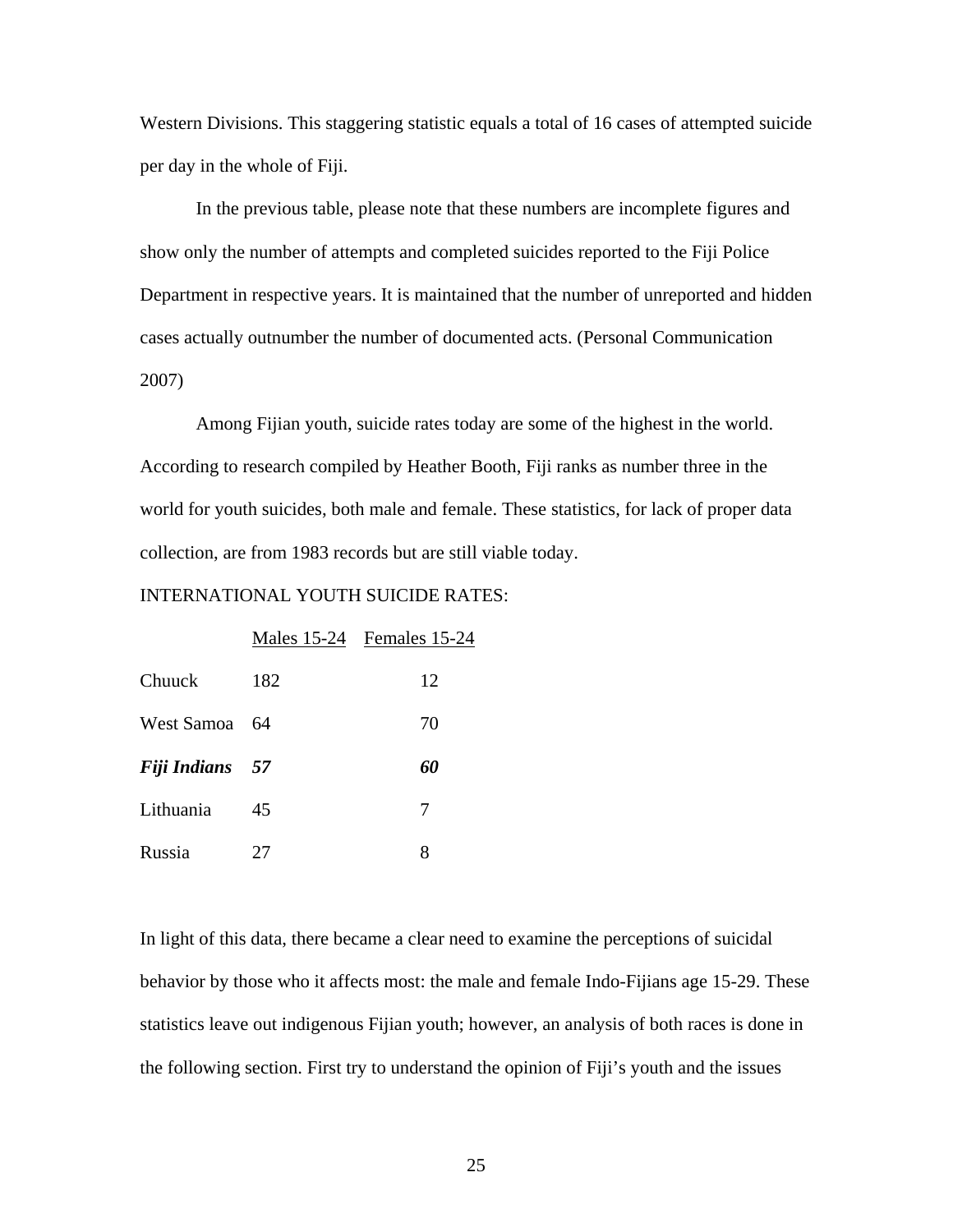they face. Secondly, to attempt to uncover the factors that contribute to suicide. Thirdly, how youth today believe the problem of suicide can be alleviated in the future.

### **Suicide: A** *Youth* **Phenomenon**

 For clarification, it is important to note that 98% of all youth interview participants believed suicide to be a strictly Indo-Fijian phenomenon. Other interviewees also believed this. Despite popular beliefs and stereotypes, youth suicide is not a strictly Indo-Fijian inclination, but it does account for the majority of suicides and attempts committed. According to statistics and to observations in the field, suicide has become a widespread problem among all races of youth. Although the current numbers are staggeringly higher for Indians, the small percentage of Indigenous Fijians proves that suicide is not limited to one race. It has been largely stereotyped, but according to current 2006 data, for the first time in 5 years, Indian suicide is decreasing and Fijian suicide is increasing at a rapid pace.

 In the secondary sources available, all studies from the 1960's onwards show that Indo-Fijians are the most regularly represented race in suicide discussion. According to Ruth Haynes, "Indo-Fijian suicides account for approximately 90% of all victims where they compromise just about 50% of the population. (Haynes, 1987) On the contrary, this does not mean that Fijian suicides are not a problem pressing society. In 1995, it was suggested by scholar Mensah Akindrah that the rate of indigenous Fijian suicide is rising but the number of actual suicides remains a low and insignificant proportion of the total. However, a 2007 interview with Dr. Odille Chang contrasted this theory by saying that the numbers of indigenous Fijian suicides are significantly low, however, if you look at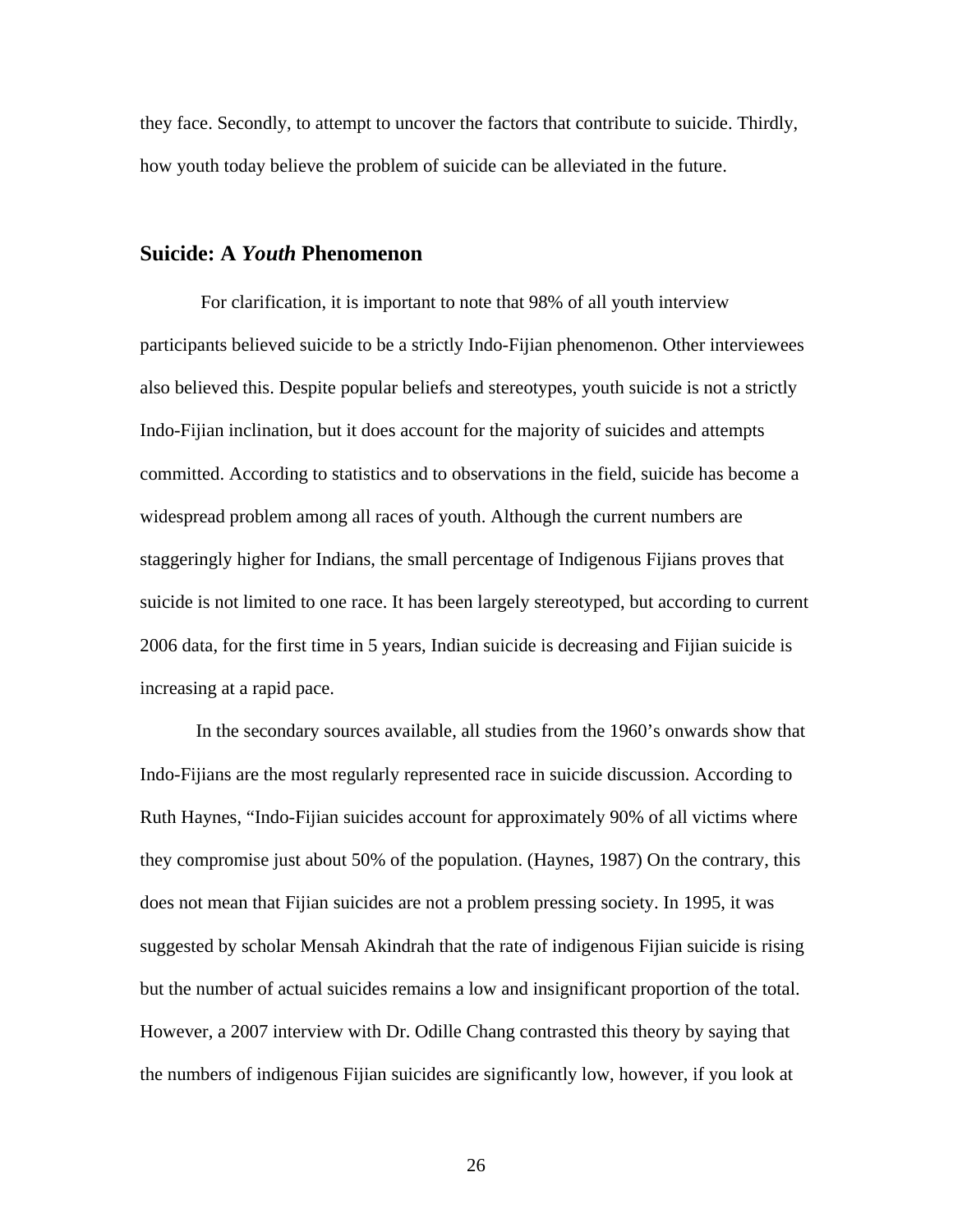current statistics, the number of suicides in Indo-Fijians, although still extremely high, is steadily falling and the number of suicides in indigenous Fijians is steadily rising. Dr. Chang maintained that although it is not a significant problem now, suicide could be a leading cause of death amongst indigenous Fijians if trends continue to go at the pace they are currently going. (Personal Communication, 2007) This points to the possibility of the incomplete development of the 'youth' brain versus other factors of race as the determining factor for suicides.

### **Generation in Transition:**

In conjunction with the current trends and shifts towards modernity, youth today have been labeled as the "Generation in Transition" by scholars and authors alike. Issues of respect, roles of the family, religion, silence and tradition are daily challenges for youth in Fiji. The tensions between modernity and tradition affect the choices a young person makes daily, some including whether or not to take their own life. In the first youth focus group both Indo-Fijian and Indigenous Fijians stated that they are bombarded daily with pressures to perform and uphold tradition in society. Before I clarify these pressures, one point to understand lies in the role of parents and family in Fiji.

 Historically, child-raising in Fiji is primarily based on authoritarianism in both rural and urban areas. According to Akindrah Mensah, "primary among the traditions and values in Fijian society is the strong emphasis upon the unquestioning respect for authority."(Akindrah, 1995:168) To receive verbal or physical punishment is a cultural standard but it does not condone the abandonment, neglect, verbal and physical abuse a child or a youth may experience. However, this standard, which is maintained by parents and relatives of youths, not only leads to misunderstanding, but a lack of compassion for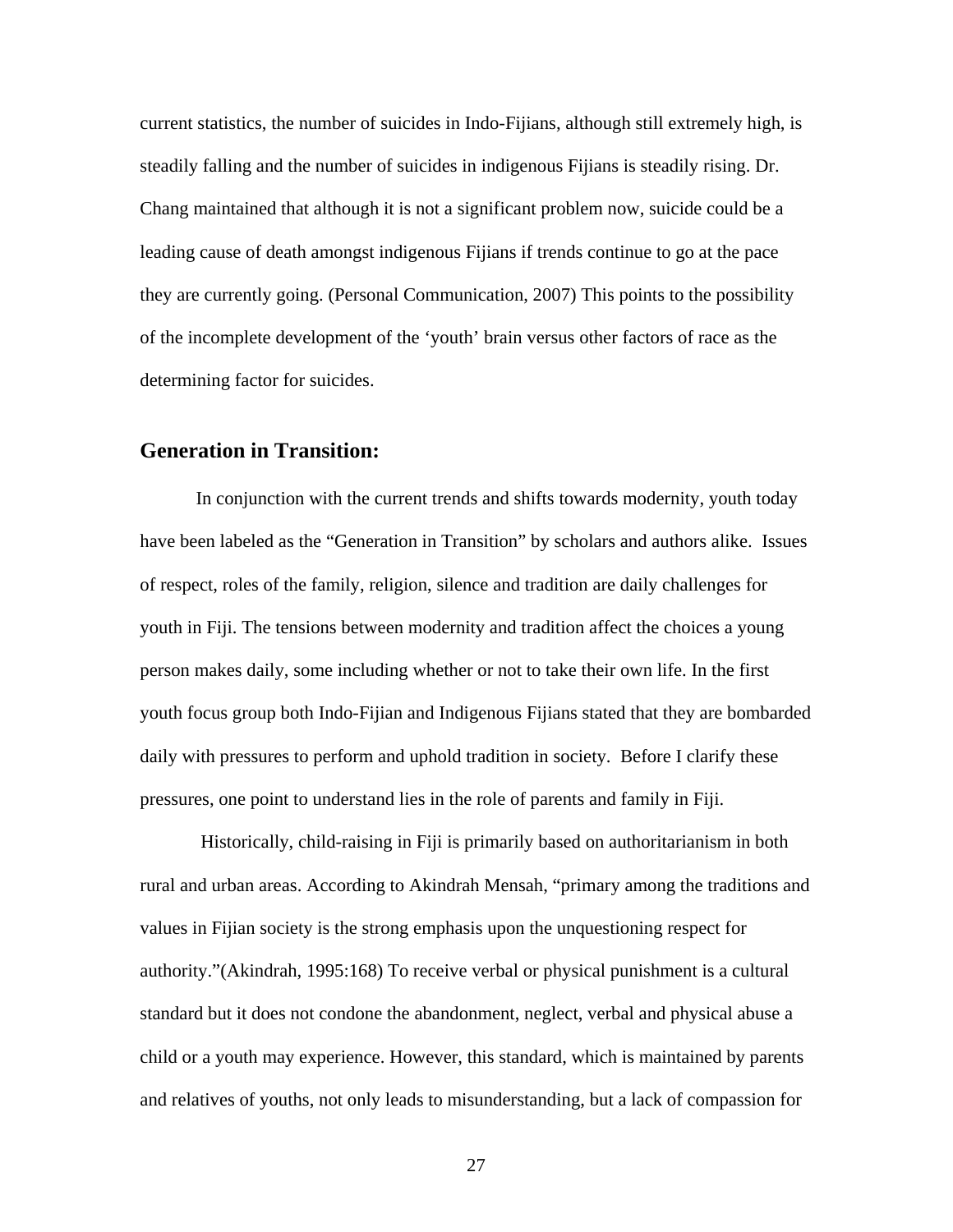the undying pressure youth feel to keep quiet despite the changes and high pressures they experience on a daily basis. Traditionally, there is a strong 'culture of silence' in Fiji. Culturally, silence shows respect and understanding and creates a sense of submission to the parents. It is not appropriate or common for youths to talk back to their parents or to engage in conversation about taboo subjects. For example, each youth participant described the same sense of feeling like they had no one to talk to unless it was a close friend or brother or sister. This feeling of being "silenced" by adults was voiced by many of the respondents including one statement by an Indian Male, age 19 who says "it is very traditional in Fiji, so you keep a lot of things quiet, so if you want to talk about anything personal you talk about it with your siblings." In the research surveys of Indo-Fijian and Fijian youth, more than 90% answered that they felt pressure to keep quiet at home and keep secrets from their parents. (Focus Group, 2007)

 In addition to feeling silenced, when the youth were asked what pressures they feel, most answered in a similar manner: pressure from their parents, friends and relatives to succeed academically, financially and to maintain family tradition, respect and honor. Because family culture is so close-knit the amount of immense disappointment a youth can bring his or her family is severe. Jon, an 18 year old Indo-Fijian Male states that "for youths, there is a lot of pressure to do well, sometimes [their parents] don't realize, and sometimes their expectations are too great and they commit suicide" (Focus Group, 2007). This feeling is coupled, at times, with parents who have never spoken to their adolescents about suicide. Some participants revealed that their parents left the issue unspoken until it hit close to home. One 18 year old Indo-Fijian Female in particular mentioned that her parents spoke to her "only after my nephew committed suicide. My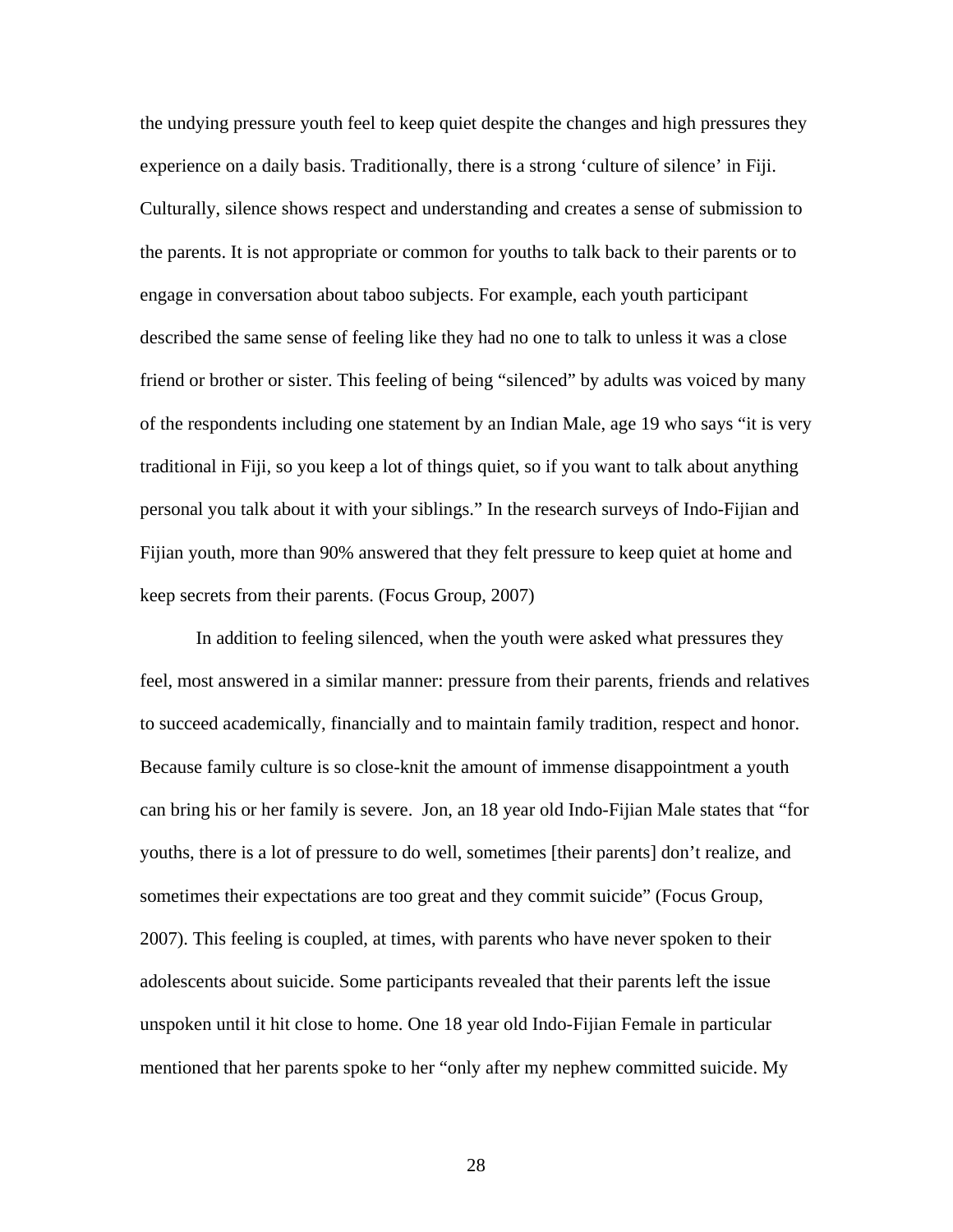parents had never talked to me before." Another participant answered similarly stating that "my family never talked about it until something happened to our neighbor. And then they realized it and they finally said 'no matter what happens you never commit suicide. You always talk to us about it. There's nothing that cannot be solved.' " (Focus Group, 2007)

 The misunderstanding of youth culture and strict adherence to a culture of silence are just a few of the pressures that youth must work through. Although the underlying pressures are the same for both indigenous Fijian Youth and Indo-Fijian youth, there are other pressures due strictly to the culture of each type of family that may make it harder for them individually.

 For indigenous Fijian youth, the ties to one's extended family are bound by the idea of a strong social network and bond between all family members no matter how distant the relation. Historically, these ties were aligned as networks of support and understanding to have a helping hand in hard times. These ties have become weakened or become virtually non-existent especially in urban areas. For example, according to Save the Children's Kidzlink President Sera Vulaveu, Fijian kinship ties are virtually irrelevant in modern Suva: more Fijian parents are working every day and less and less are home to be with the kids. The culture of support is getting less and less apparent as kids take care of themselves. But despite the absence of parents in the home, it does not alleviate the youth from the burdens of tradition in the home. There are pressures on the Fijian youth to perform well in school and to continuously be there as support for family and friends, sometimes the pressure to do both becomes impossible and overbearing. Also, issues like unwanted teen-pregnancy and abusive relationships in the home and with partners can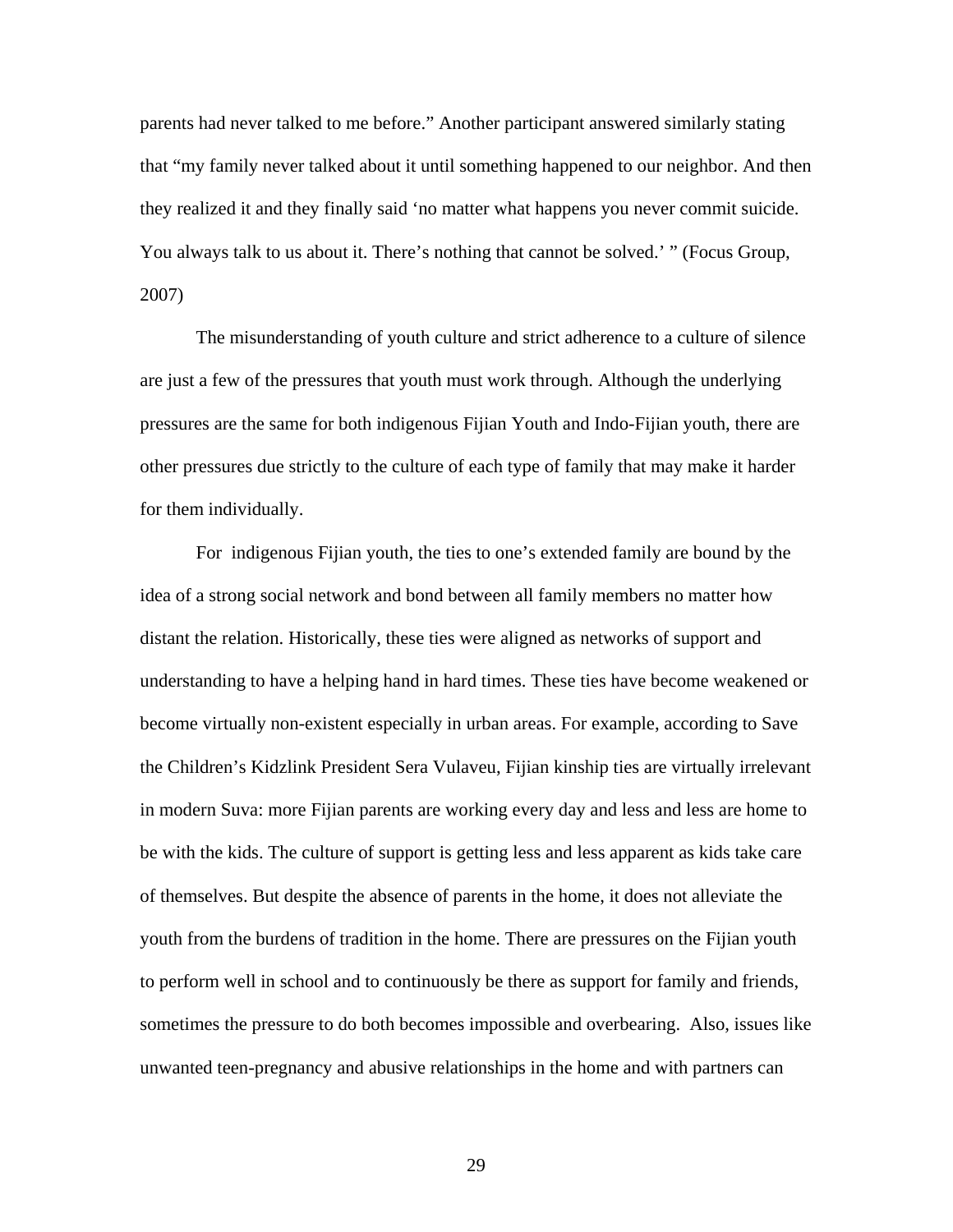cause intense pressure for fear of embarrassment or general despondency. (Personal Communication, 2007)

 The aforementioned pressures are evident for Indigenous Fijians and are also existent in Indo-Fijian culture. However, in most interviews, youth and adults mentioned that they believed the pressures in Indo-Fijian culture to be stronger than those of Indigenous Fijian culture. In one in particular interview with Save the Children's CEO Ushad Ali said that the demand on Indo-Fijian youth to adhere to the values of independence and success in education and in financial means is perhaps one of the strongest pressures on them. Unlike indigenous Fijians, Indo-Fijians struggle with a lack of kinship ties in the extended family, but feel the urge to move away from the home in hopes of stating their independence and space from the family. However, this is in direct opposition of tradition, which maintains pressure that starts when the children are young. Indo-Fijian parents pressure their children to study and to get a good job. According to a 26 year old Male Indo-Fijian: "Their parents have seen them as an investment and want them to get a good job to support the parents when they get old… The son cannot do what they want to do and have a massive burden on their shoulders; it's all so they can care for their elderly parents in the future. (Personal Communication, 2007)

Also, young Indo-Fijian men and women have an even stronger burden when it comes to marriage tradition. They find that despite the new generation and changes in modernity the family pressures of marriage and culture have not been alleviated. Many find a conflict with tradition and their urge for a more western style of dating and the insistence on choosing their own mate. According to one Indo-Fijian Female interviewee, 34, the 'motives' for youth suicide can be as simple as a daughter's parents not allowing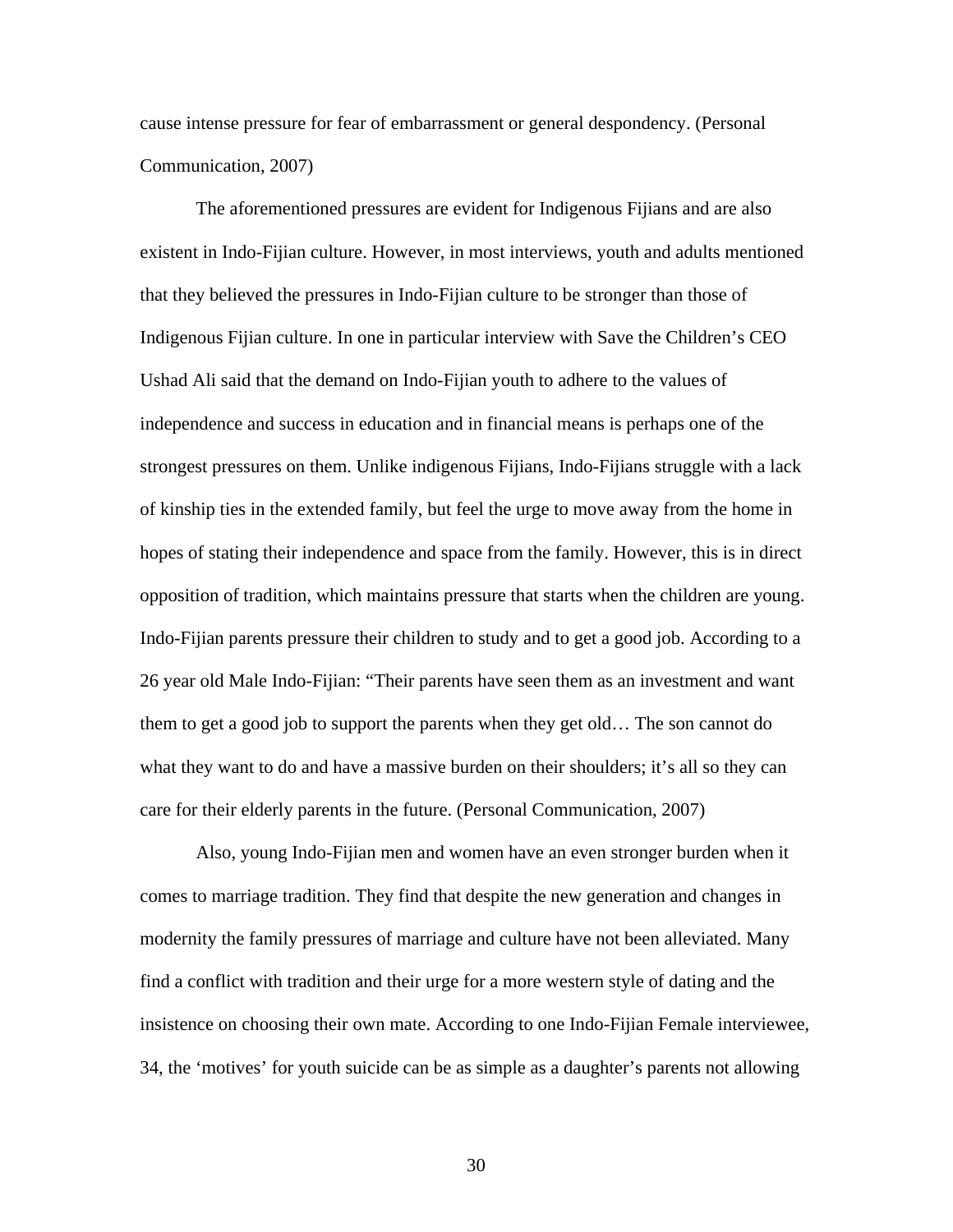her to call her boyfriend on the phone. In the interview, the participant stated this was the reason her best friend's daughter stated in her suicide note before hanging herself in the living room with a sari. (Interview, 2007)

In many reports of suicide, and the general consensus from the youth population I interviewed it is believed that for the high number of Indo-Fijian suicides, about half are female. The general perception and understanding of this phenomenon again is based on outdated traditions. Indo-Fijian females can feel burdened by unwanted pregnancy, STD's and fitting into an intense modern social structure. Arranged marriages and the sometimes degrading role of women as the child-bearer and housekeeper is enough to intensify stress and suicidal thoughts. For females, the association of sexuality, marriage and childbearing with suicide demonstrates a proactive effect. In the focus group, a main "reason" they identified for both genders of Indo-Fijian suicide was modern relationships and the shift from traditional values of arranged marriage to more modern practices of being able to date out of the racial group and to marry whom they choose. According to Heather Booth, "other causes include status concerns such as shame or failure. This is directly indicative of the importance of reputation to social status. (Booth, 2000) With all of these factors, it is still important to keep in mind the possible 'root causes' of suicide such as depression, anxiety and personality disorders which are typically much deeper than some surface issues discussed here.

 In both races another problem that still plagues youth today is the urge to be independent and self sufficient in a culture that readily denies it. In Fiji it is acceptable that youth can still live under their parent's roof until they either go to school or marry. Even after marriage, young couples are sometimes expected to stay in the house and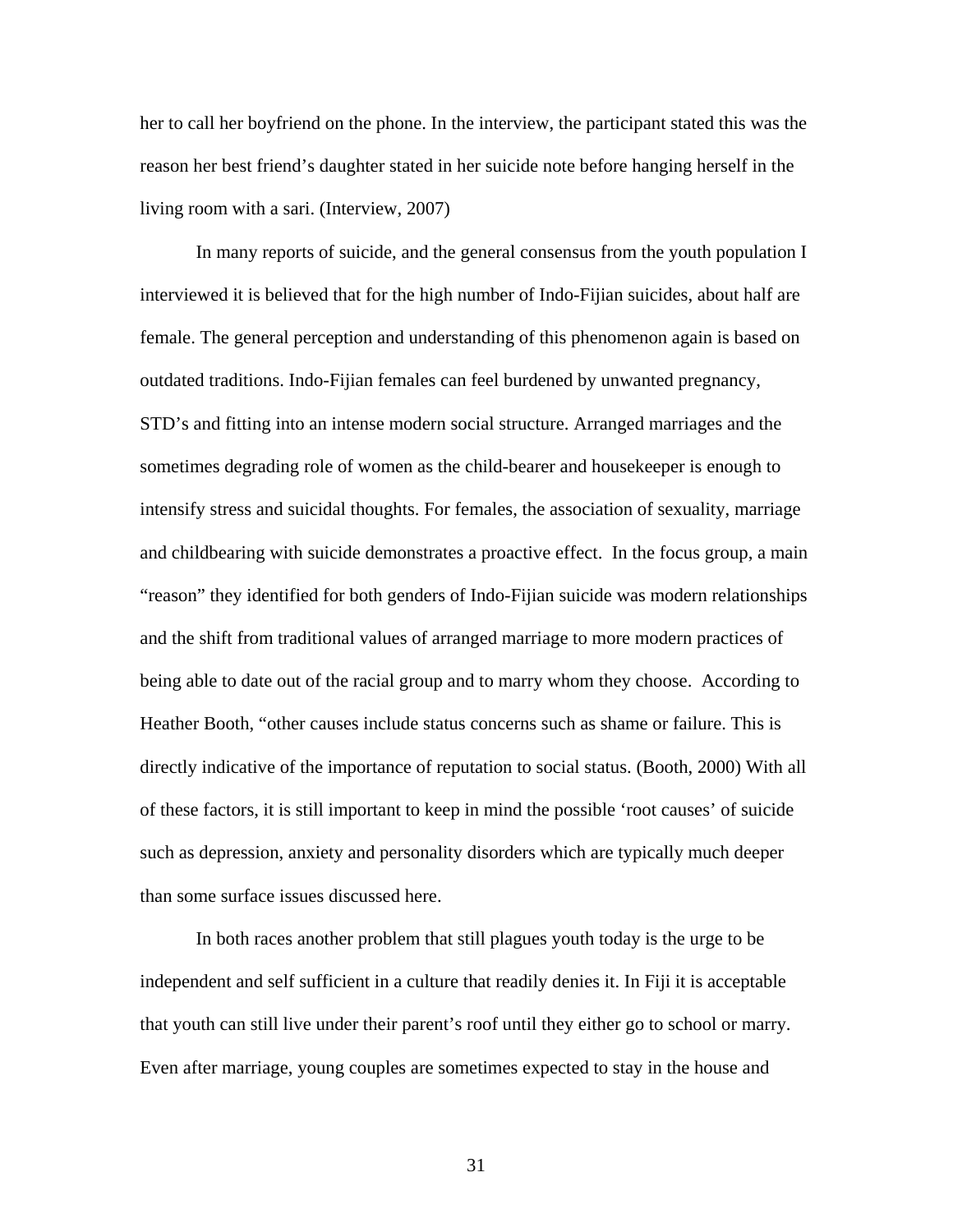contribute to the families well-being. If they do not live in the house, then they stay in very close proximity to the family, never moving very far away from the relatives. Two female participants answered that "youths keep secrets from their parents due to the generation gap," and another stated that "most parents won't understand them or their problems," yet it is socially acceptable, although maybe detrimental that some youth can live in their parents home until they are upwards of 30 years old. (Personal

### Communication, 2007)

Focus groups also mentioned that going to friends and their closest brother and sisters may be the only support they have, however, this sometimes leaves a youth with an even greater sense of confusion. With the lack of parental guidance and counseling services, in Fiji these youths become in danger by feeling even more pressure. Also, the dramatic depiction of suicide in Bollywood films, which a high number of youth attend, tend to sensationalize and glorify suicide. With these facts, suicide is no longer 'taboo' and becomes a real option for youth with no perceived way out.

# **Pressure and Incorrect Coping Mechanisms:**

 The youth who answered in the survey had many factors in which they feel stressed. In today's more modern context, especially in urban Suva, there is an influx of youth who, without family structure or someone safe to talk to, turn to other mechanisms to help cope with stress and pressures they feel. Dr. Chang has personally seen young people turn to substance abuse, marijuana, sniffing glue, acting out and smoking among other things. She believes "it's because they aren't actually allowed to voice their concerns. Young people aren't taught how to deal with adverse situations in a healthy way so they turn to things they think will make them feel better, which may not be the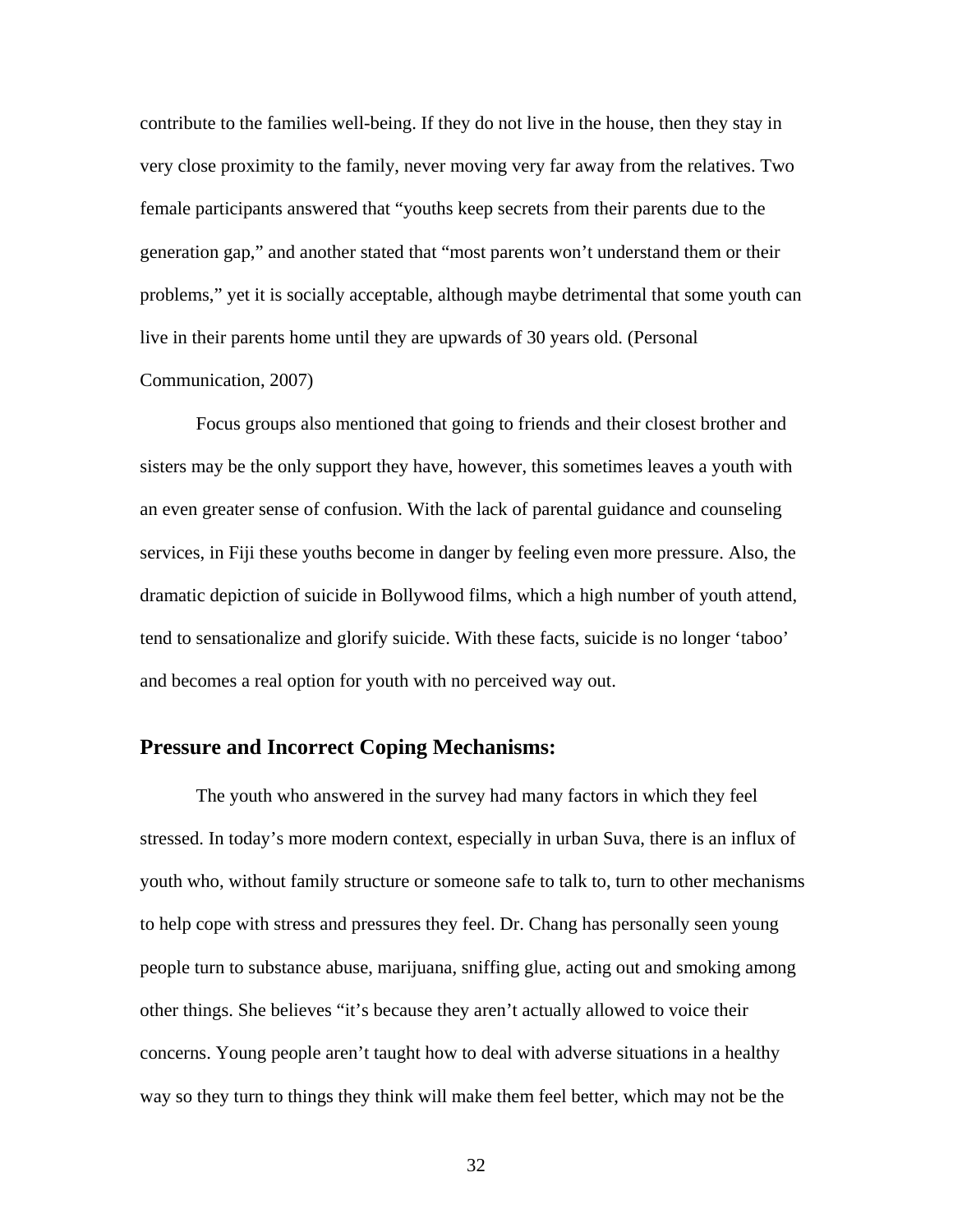best thing." (Personal Communication, 2007) Another source observes that "[since] more ethnic Fijians are migrating to urban areas, there are pressures in the school system and demands for respect for traditional norms and values within the context of observable change and prevailing modernity." (Generation 47) In my observations, it is clear that some have a harder time transitioning into the newer more urban lifestyle from a rural lifestyle. One particular participant moved from rural Tonga to Savusavu, then to Suva City where his upbringing was strictly traditional in all senses. He admitted that the sudden change in modernity where nightclubs and the more western style of dating have had a profound effect on his mental well being. He described how he often hates his life, his living situation (with distant relatives) and frequently drinks to alleviate the pressures. During some observations he was prone to outbursts, including swearing, yelling, wringing his hands in stress and throwing things expressing his undoubted feelings of hopelessness. The participant became silent when asked if he believed suicide was an option. (Observation, 2007) He is one of many youth who may have trouble navigating the stress they feel regularly, resulting in incorrect coping mechanisms that could eventually lead to more destructive behavior, an attempt or an actual suicide.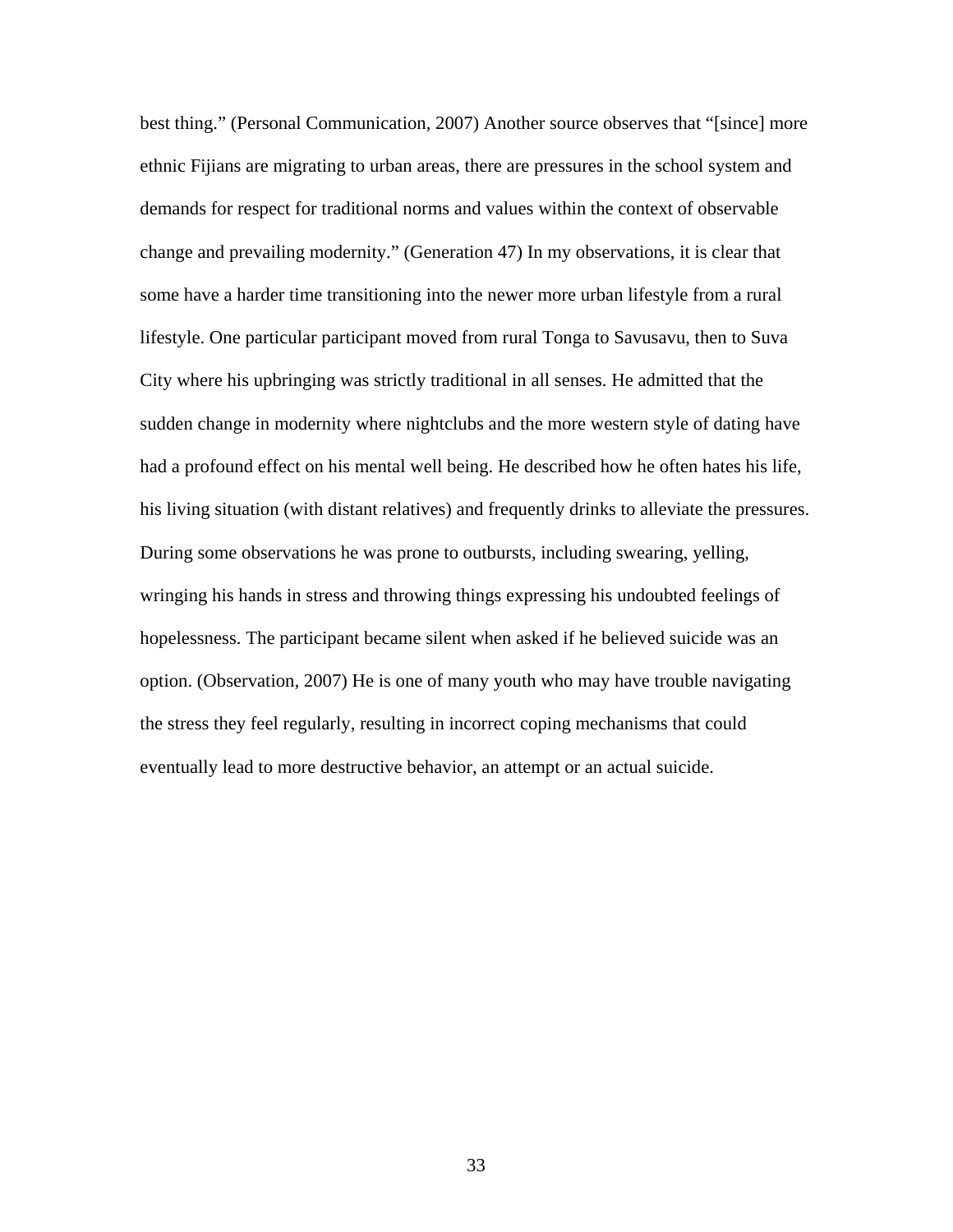### **Religion:**

 In personal interviews, focus groups and surveys, 100% of those surveyed agreed that suicide is a sin and no religions would condone it. The focus groups were well sampled to represent Fiji's religious state: Hindu, Muslim, Islam, Christianity, Catholicism, Methodist, and even one participant who labeled no religion. In Fiji, people are strictly against suicide for one or more reasons. One Indo-Fijian Female participant stated: "I know that our religion (Hindi) doesn't [condone suicide], it's a sin to commit suicide, and these people in rural areas they would know their religion. Fiji is very religious, you can't say that no one would know right or wrong, it's a taboo to even talk about it in the village. But then again, if a son or daughter fails their exam, parents do say 'it would have been better if you died.' … I have heard things like that." In interviews, many participants stated that if they really needed mental health counseling the first person they would turn to is a pastor or a person of religious authority. However, these clergy have been left without proper training which can make it even more difficult for youth to confide their suicidal thoughts with them. In order to combat this, Dr. Chang believes that faith based organizations need keep an open mind and try not to be judgmental of young people who come to seek counseling. "I have seen all too often that when young people do try to turn to their pastor, instead of being given a listening ear they are just told 'do this, do that'. Sometimes that's not necessary, [young people] just need to be listened to and guided and that they will not get divorced from their faith." (Personal Communication, 2007) Since religion is large part in young people's lives, it is a necessary tool for the future prevention of suicide. If religious leaders learn to properly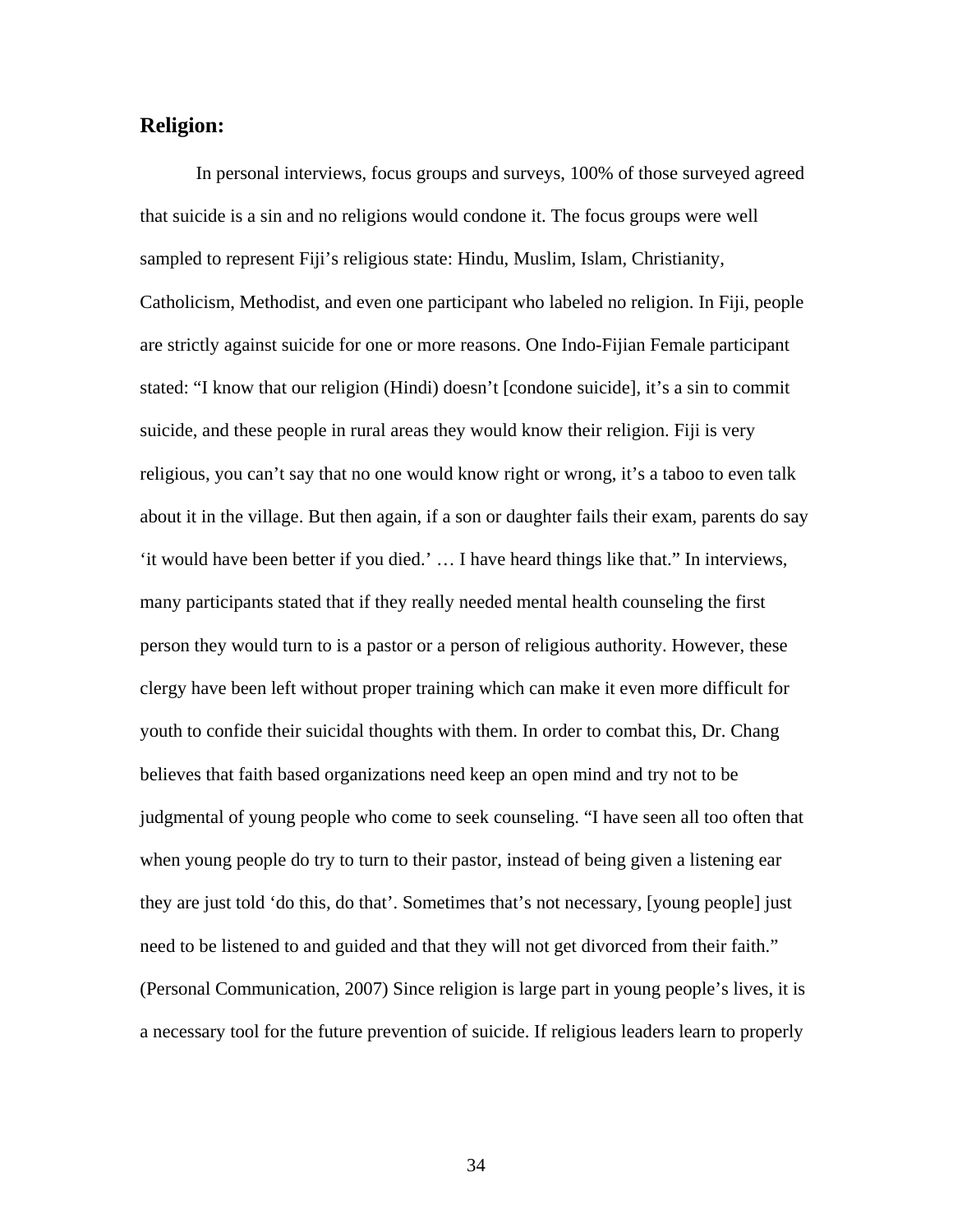counsel youth it could open up an entire new resource for youth: they will have a safe place to reach out for help, confidentially, within the comfort of their faith.

## **Defining Cause and Precipitating Events:**

 Upon closer examination, it has become clear that previous studies of youth suicide may be biased in their definition of what "caused" the suicidal act. It is important to clarify, psychologically, the erroneous labeling of suicide deaths and attempts in police reports and statistics. According to Dr. Chang, many police reports today include "cause of death" as hanging, paraquat poisoning or other methods of self injury. However, the labels they give in police reports are sometimes inconsistent as the cause of death was in actuality, a suicide. Factors in the false reporting of cause of death may include lying by the surviving family members to save shame and embarrassment or inconsistent protocol for the collection of suicide data by the police force.

 Also, there is misinterpretation in most studies and in youth perceptions of suicide that label "causes" such as "relationship break-ups" or poor exam grades as the ultimate "cause" of suicide, but in actuality should be labeled as a "precipitating events". For example, even in police data they will have "cause of death" listed as: "victim lost their job today." However, what is listed as "cause of death", In Dr. Chang's opinion is in actuality a strong possibility that it is due to lack of diagnosing a prior mental disorder or mental distress. In an interview she stated that "my personal feeling is what is being labeled the 'cause' should be labeled as the *immediate precipitating event* (ie: exam grades, unwanted pregnancy), there is a difference. It is clear that we don't really know until we do a psychological autopsy on a living person who has attempted suicide to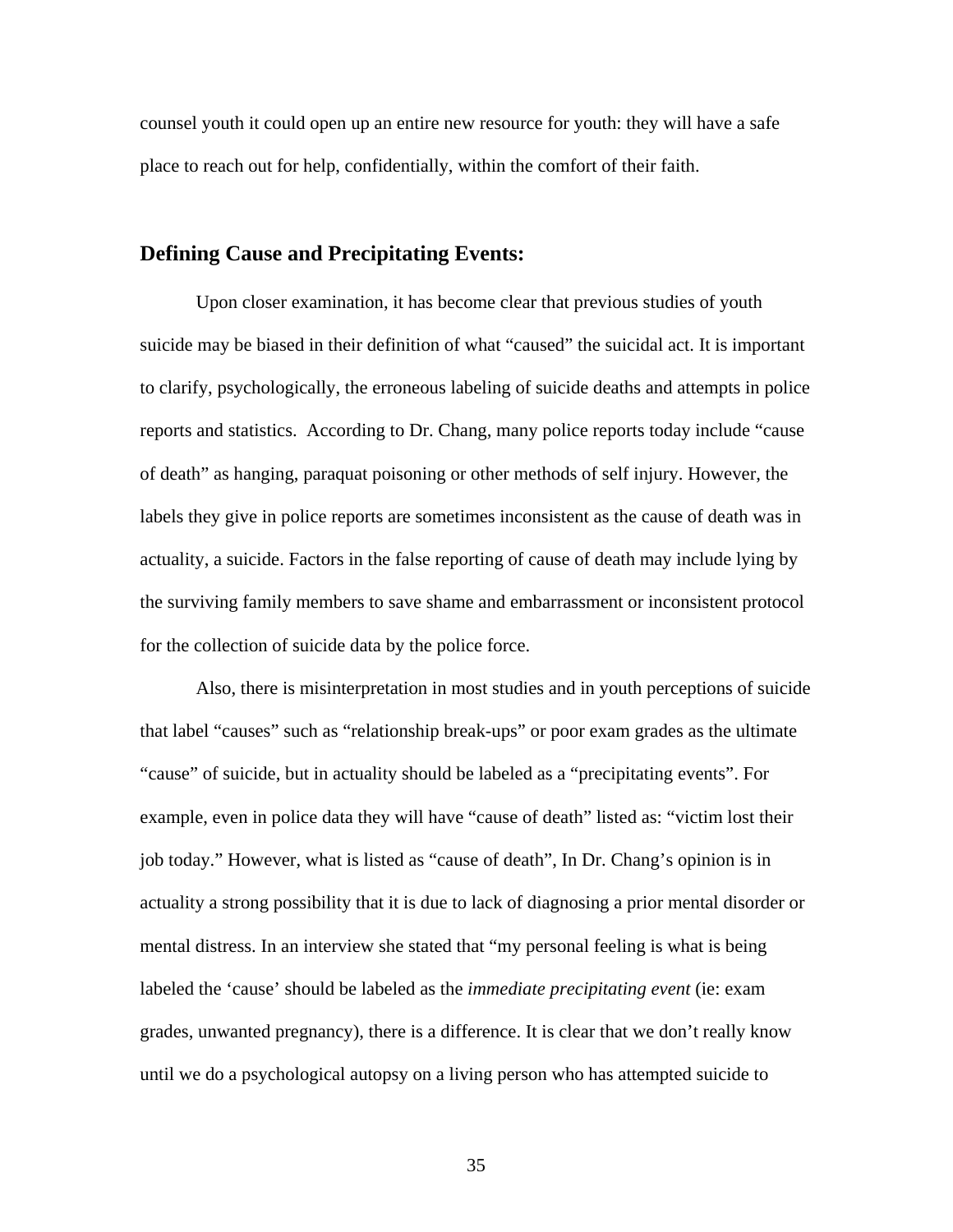really see did they have symptoms of a mental disorder. Most times, the event is like the straw that broke the camel's back." (Personal Communication, 2007) According to other statistics, The World Health Organization says 90% of suicidal behaviors are associated with mental disorders, and until the actual cause is proven otherwise, one has to be careful of blanket statements and what they imply. It could very well give a different impression of suicide and the actual motivating factors behind it.

 In Fiji, more data and more information is needed about the individual and the individual's family to in fact label the "cause" of suicide and suicidal acts. To date, only one study by H. Ahagnawa of CWM's suicide attempters, has actually cataloged and characteristically defined the youth suicide attempter. His studies show that almost 73% of attempters seen in hospitals did not commit the act "impulsively" or because of social situations (precipitating events). Rather, they were directly linked to various personality disorders, depression and anxiety disorders. (Ahagnawa, 2002) In his study, 69 attempters were psychologically reviewed and 23 out of those had diagnosable mental illness. The remainder were not diagnosable. A possible reason given is the actual lack of intent on a youth's part to follow through with the act of suicide. Dr. Chang agrees with this finding, adding that some suicides and attempts today could in fact be cries for attention that have been taken too far. Without education and awareness, the deadliness of certain herbicides and other methods of suicide are underestimated by a youth who may not have wished to actually commit suicide in the first place.

 Some current suicide reports label the high number of suicides to social factors. For example, the general perception by youth is that during times of social strain, ie: the coups in 1987, 2000 and 2006, that suicides increase. Halbwachs (1930) explains this in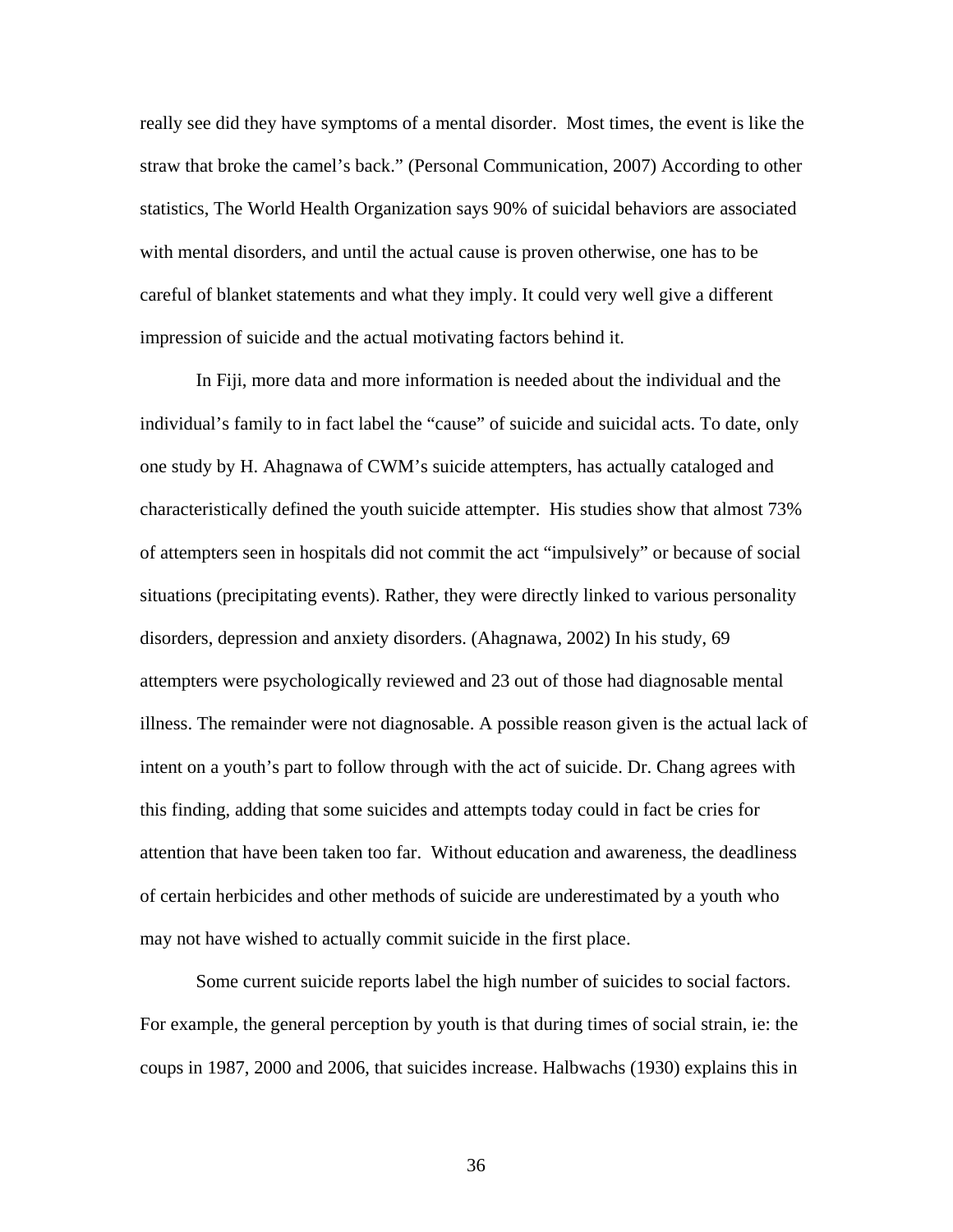terms of the "social hiatuses created by social and cultural disorganization, hiatuses in which some people cannot maintain the will to live." (Booth, 2000) However, statistics show that during the coup years 1987, 2000 and 2006, suicides actually decreased. It was proven by Roland Shultz, head of Psychology at USP that in actuality suicides increased the year *after* the major events. (Interview, 2007) This proves that yes, the social causal factors of suicide may not be impulsive, instead that it's directly related to losses. However, to say that suicide is caused by a national social situation, based on a very small sample, without investigating possibilities of mental disorder or symptoms of other mental distress, is naïve and prolongs a continuous problem of mislabeling and misinterpreting suicide.

### **Suicide in the Media:**

 There has been much commentary on the role of the media in Fiji and how it effects the youth in Fiji. Firstly, with an influx of western media and entertainment, the high potency of newspapers, radio and movies in Fiji, especially Suva, have most definitely had an effect on Fijian society's views on suicide. This includes the anecdote brought up by almost every participant: About 4 years ago, exam grades for secondary school were published in the newspapers with the student's name and their grade for everyone in the country to see. Saint Giles, the hospitals and other NGO's, saw an enormous increase in attempted suicide cases and the number of suicides at this time doubled. The newspapers have since stopped publishing grades because they realized the negative detriment it had on the youth, who out of shame, guilt and embarrassment and myriad other reasons committed an act that would take his or her life.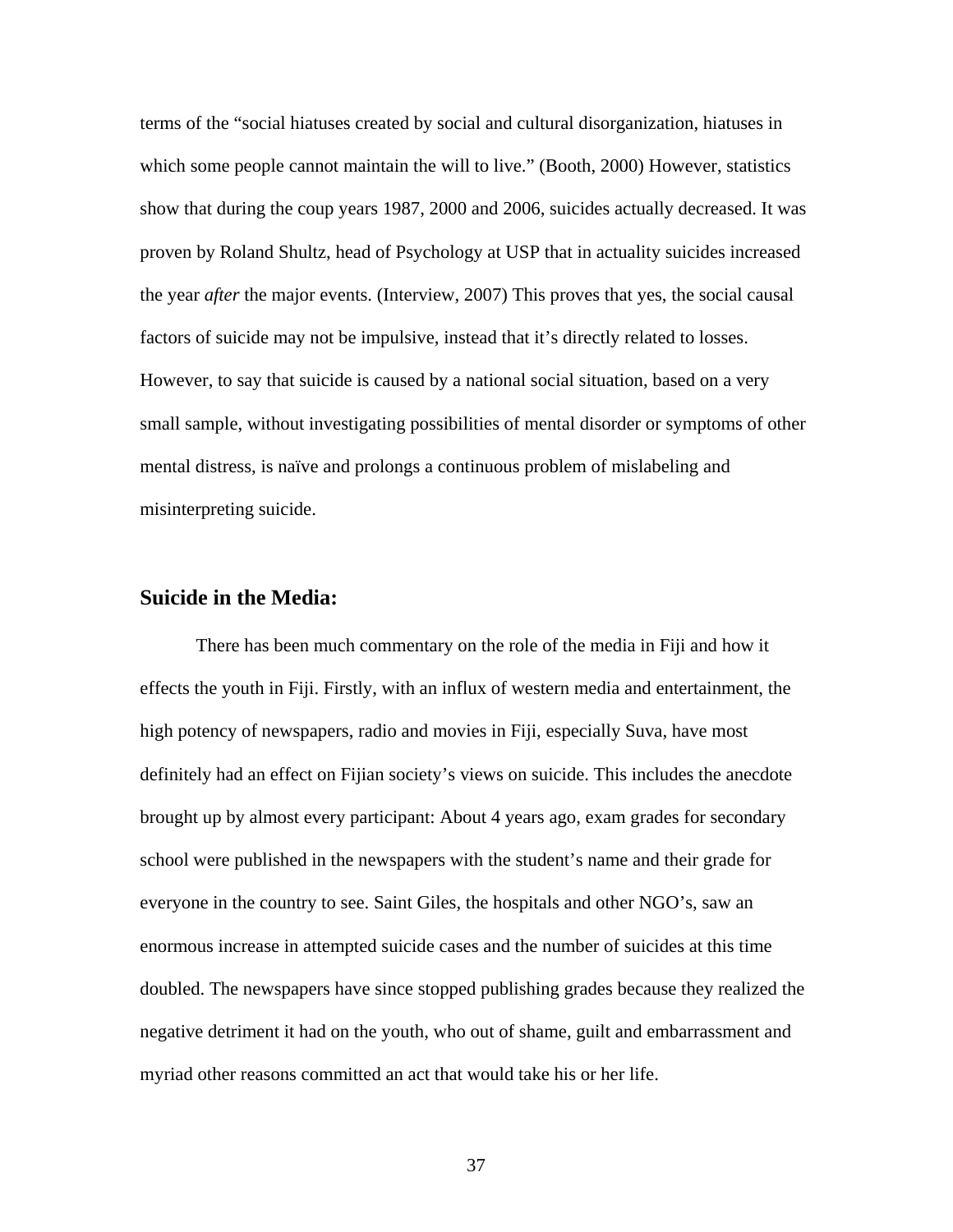Since it has never been officially studied, the next media issue is debatable whether or not it has an effect on the high number of suicides in Fiji. When asked about the Hindi movies or "Bollywood films" that are released in the theatres here, one female Indo-Fijian female, said that: "They've always got suicide scenes. Jumping off the cliffs, hanging themselves, jumping off a bridge or something like that." Yet another Indo-Fijian female mentioned: "In Hindi movies, you see a lot of glamorized love stories, and I've heard in villages in rural communities a lot of Indian people tend to commit suicide and they glamorize their love stories, like in the movies. They commit suicide together, or they kill each other they actually do that. I guess it could have an effect on these people." (Focus Group, 2007)

 According to Dr. Chang, Hindi movies are not really the reason why youth in Fiji commit suicide. She said that the films may give ideas to those who are in a state of crisis, those who see it and may believe it is an acceptable way out." (Personal Communication, 2007) However, until further study is done, the theory remains that mental distress in youths may have been there previously, and the pressures they feel can be, but are not always motivated by seeing suicide glamorized in films. From the research available it has surfaced as a youth perception, but all in all, it is a minuscule piece of the puzzle.

 Next, it is important to mention that currently NCOPS is taking steps to alleviate the negative role of the media in accordance with the observation by Ruth Haynes in 1987 who says that there has always been much commentary in the media about the issue of suicide, but there have been no practical measures to minimize its occurrence. (Haynes, 1987) In the National Strategic Prevention Plan, there are efforts penned to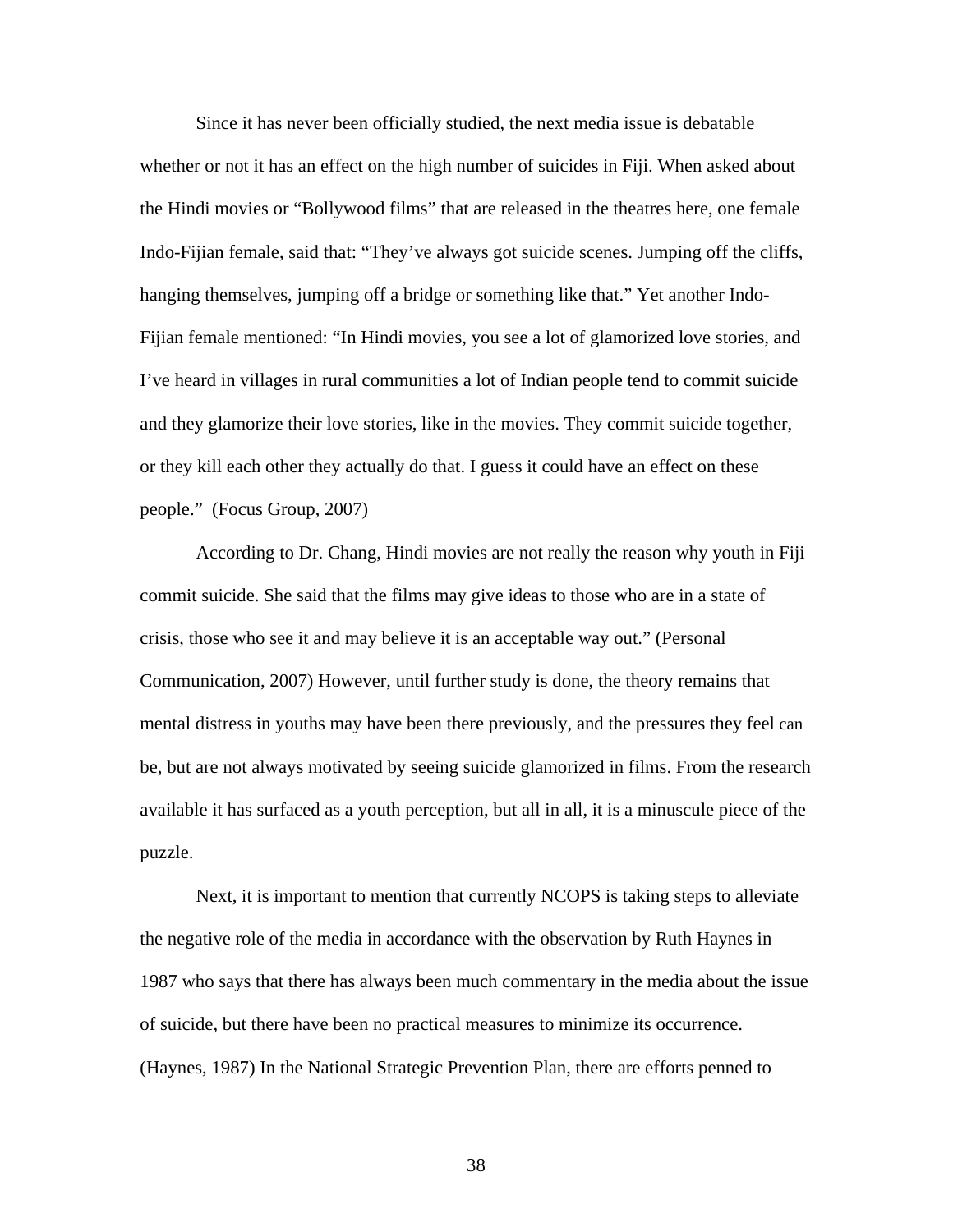facilitate the media's treatment of the topic of youth suicide. Budgets include funds for Monthly Mental Health features in the Newspapers, Radio talkback shows and media programs that support awareness, website development for healthy prevention, and most importantly, the development of Media guidelines of reporting suicidal behavior. (NCOPS, 36-39) Though some of these measures have yet to be implemented due to lack of funds, they are the next step on the right track to mass prevention and destigmatization of suicide in Fiji.

 The next course of action for the decrease in suicidal acts in Fiji includes prevention methods and strategies. According to research conducted by Mensah Akindrah, in the national survey on suicide in Fiji there are major differences between Indo-Fijian and Indigenous Fijian youths in their views on prevention of suicide. Indo-Fijians suggested dependence on NGO's and Governmental Agencies while Fijians suggested dependence on community based institutions such as churches and youth groups to combat suicide issues, yet none specified the importance of counseling services and help for mental illness. (Akindrah, 1995) However in my research it became clear that in order for the general shift from tradition to modernity to take place, the majority of youth believe that the only thing necessary is open communication between families and youth: "If we can break the barriers, while still keeping some aspects of tradition like respect when it comes to talking about a very important issue then that's when we've broken silence barriers." (Focus Group, 2007)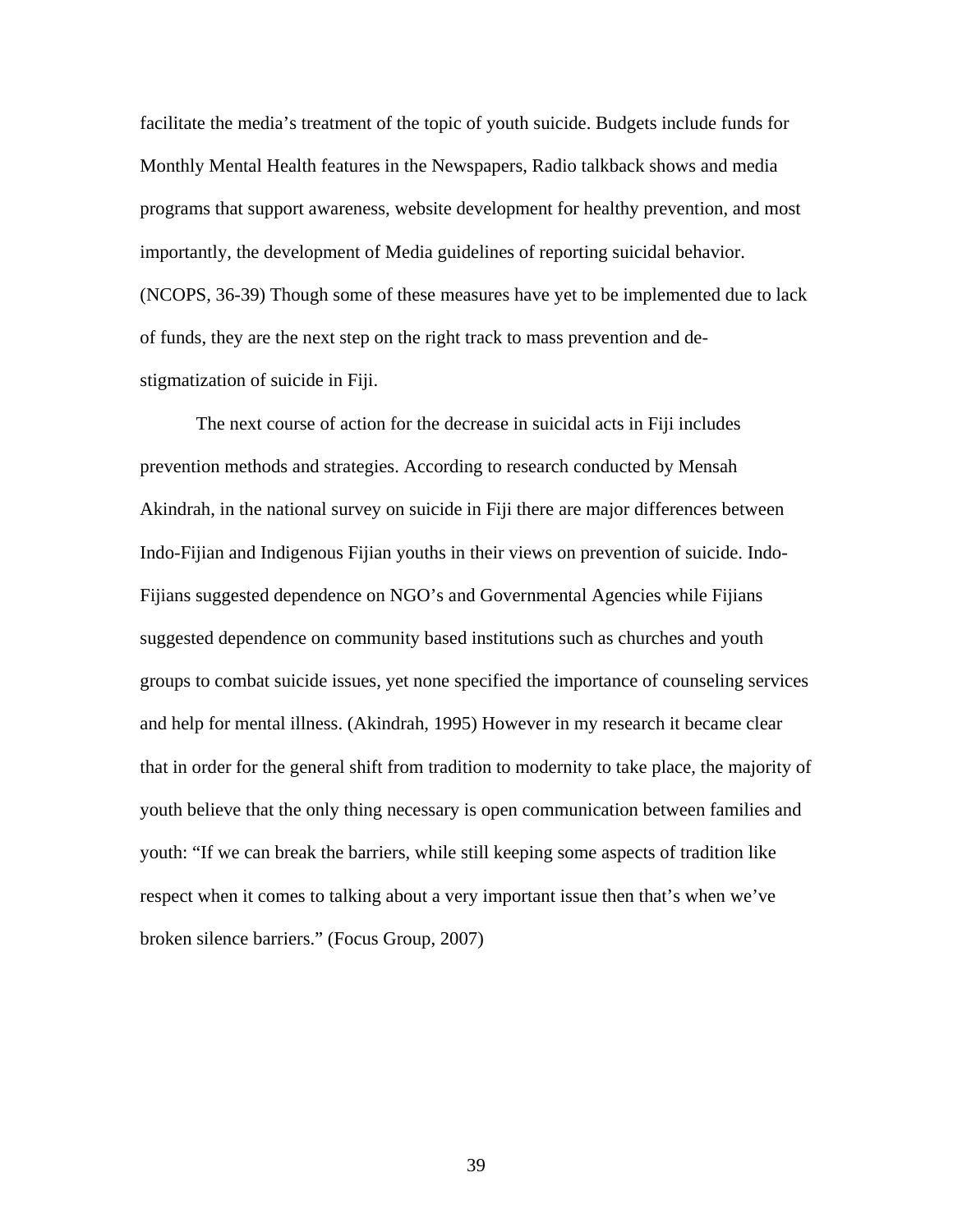# **Conclusion:**

 In navigating this broad subject, the interviews, statistics and results showed that the high number of Fijian youth suicides can be directly linked with the high pressures on youth to perform well, to maintain tradition and adhere to the strong culture of silence. Results and theories from this research show many things, but the most outstanding issue is the lack of voice and power in Fiji's youth and the lack of resources available to those who are struggling. Additionally, there is a strong possibility that other factors of mental health issues, depression and mental distress are involved, however, since most are overlooked except by trained professionals through counseling and psychological examinations, the question of 'why' still lingers in society. However the fact remains that because Fiji lacks the money and resources to provide adequate services, the state of mental health will remain stagnant or deteriorate under the current government.

 In light of the hardships pressed upon funding for mental health and suicide prevention in Fiji, both youth and adult participants were optimistic that the stigma attached to mental health and suicide that currently prevents people from getting help can be reversed. Additional research efforts and joint efforts to de-stigmatize suicide will continue to pave the way to positive prevention and awareness. With hard work and effort by society as a whole, a new perception of mental health could emerge and without a doubt will stand to empower the future generations of youth in Fiji.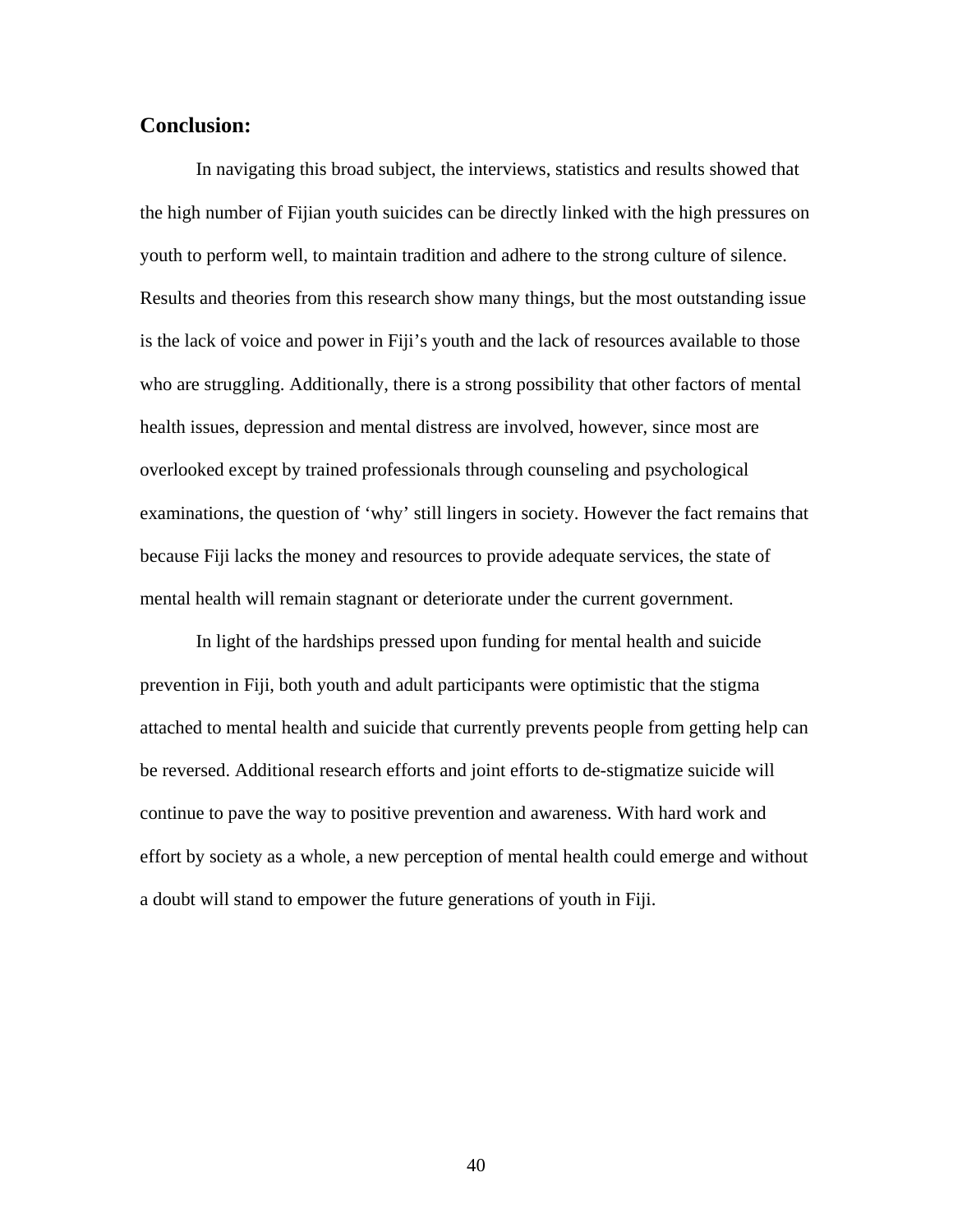# **Bibliography:**

Akindrah, Mensah. *Violent Encounters: A Study of Homicide Patterns in Fiji Society,* University of the South Pacific Press, Suva, Fiji. 1996. pp11-30

Akindrah, Mensah. *Crime, Deviance & Delinquency in Fiji,* University of the South Pacific Press, Suva, Fiji. 1995: 29

Akindrah, Mensah and Chand, Anand. *Suicide in Fiji: Report of a National Survey*. University of the South Pacific, Department of Sociology. Suva, Fiji. 1996

Booth, Heather*. Gender, Power and Social Change: Youth Suicide Among Fiji Indians and Western Samoans.* Masters Thesis Paper, University of Australia Press, 1999

Dinnen, Sinclair and Ley, Allison. *Reflections on Violence in Melanesia,*  Hawkins Press with Asia Pacific Press, 2000: 35-41.

Ecumenical Centre for Research, Education & Advocacy*. Listening to Youth: A Nationwide Survey to Gauge the Fears, Hopes & Dreams of Youths in Fiji.*  Suva, Fiji: ECREA 2002

Giddens, Anthony. *The Sociology of Suicide: A Selection of Readings*, Frank Cass & Co. Ltd. London, England. 1971: 45

Hezel, Rubinstein and White. *Culture, Youth and Suicide In the Pacific: Papers from an East-West Conference.* 1985

Plange, Nii-K. *Generation in Transition: Pacific Youth and the crisis of change in the late twentieth century.*  University of the South Pacific Press, Suva, Fiji. 2000 Vol. 1

Lal, V. Brij. *The Second Coming, Broken Waves. A History of the Fiji Islands in the 20th Century.* Pacific Islands Monograph Series, No. 11 Center for Pacific Islands Studies University of Hawaii, University of Hawaii Press, Honolulu, 1992.

Lateef, Shireen. *Indo-Fijian Women – Past and Present, Manushi: A Journal about Women and Society.* 1987: 2-10.

Aghanwa, H.S. *The Characteristics of Suicide Attempters Admitted to the Main General Hospital in the Fiji Islands*. Department of Psychiatry, Fiji School of Medicine. 2000

Haynes, Ruth H*. Suicide and Social Response in Fiji: A Historical Survey.*  British Journal of Psychiatry, 1987: 21-26

Fiji Police Force, *Suicide and Attempted Victims Age Group 2000-2006:*  Ministry of Health, Meli Vakacabeqoli. 2007.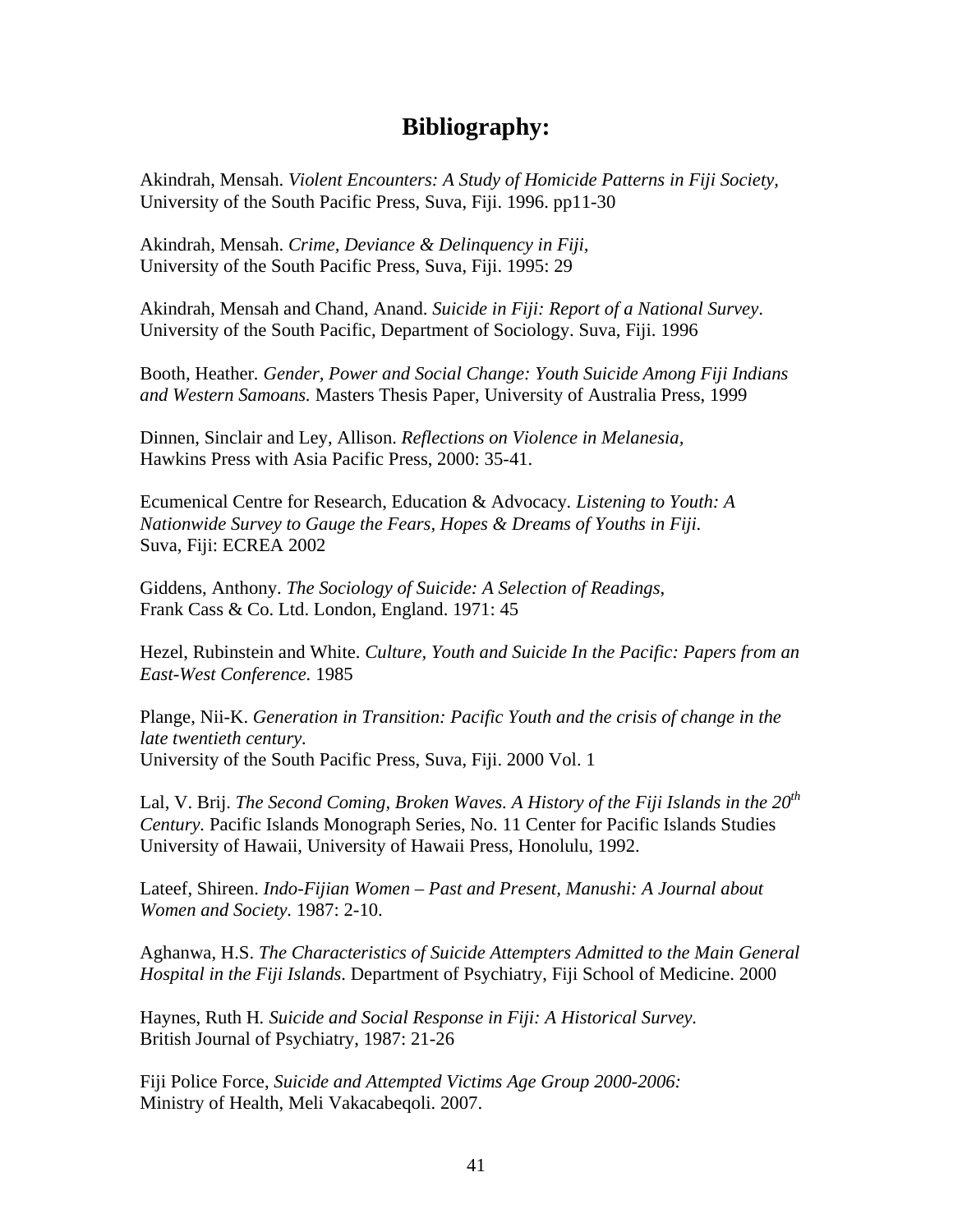Ministry of Health, *National Strategic Plan on the Prevention of Suicide, 2006-2011.* Ministry of Health, NCOPS. Meli Vakacabeqoli. 2007.

The Fiji Sun. *Youth Development is Everyone's Business: Bano*, Sunday, April 22<sup>nd</sup>, 2007: 2.

The Fiji Sun. *Govt to Empower Fiji Youths*, Sunday April 22nd, 2007: 3.

The Fiji Sun. *Clean-Up Club Shapes Young Citizens, Island Life,* Sunday April 22nd, 2007 page 5.

# **Focus Group**  *KidsLink* **Alumni at Save the Children Fund**

| Anise, Susie.        | Personal Communication. April 23 <sup>rd</sup> , 2007 |
|----------------------|-------------------------------------------------------|
| Kimari, Rachana.     | Personal Communication. April 23rd, 2007              |
| Underwood, Courtney. | Personal Communication. April 23 <sup>rd</sup> , 2007 |
| Karan, Narisha.      | Personal Communication. April 23 <sup>rd</sup> , 2007 |
| Eyre, Vivian         | Personal Communication. April 23rd, 2007              |
| Maurice, A.          | Personal Communication. April 23rd, 2007              |
| Autar, Jonathan      | Personal Communication. April 23rd, 2007              |

# **Youth Survey**

| Survey, May 7th, 2007    |
|--------------------------|
| Survey, May $7th$ , 2007 |
| Survey, May $7th$ , 2007 |
| Survey, May $7th$ , 2007 |
| Survey, May $7th$ , 2007 |
| Survey, May $7th$ , 2007 |
|                          |

# **Expert Interviews**

Rolocovunisei, Manaini. Officer of Research, Training and Development Ministry of Youth, Sports, Employment Opportunities and Productivity. Personal Communication. April 20<sup>th</sup>, 2007.

Vulaveu, Sera. President Kids Link Alumni Fiji. Personal Communication, April 20<sup>th</sup>, 2007.

Ali, Irshad. Chief Executive Officer, Save the Children Fund, Fiji. Personal Communication, April 20<sup>th</sup>, 2007.